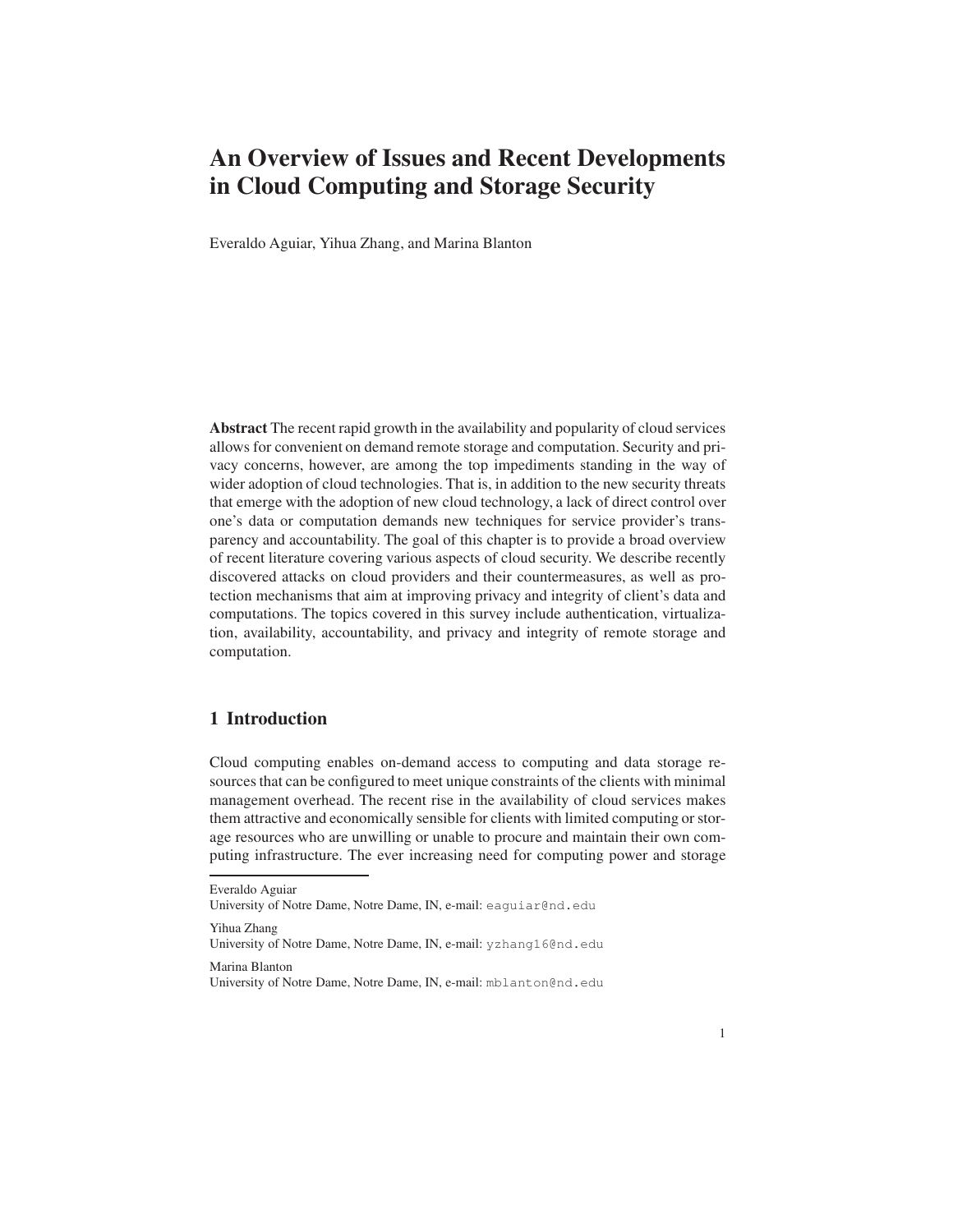accounts for the steady growth in popularity of companies offering cloud services. Clients can easily outsource large amounts of data and computation to remote locations, as well as run applications directly from the cloud.

As an example, Chow et al. [21] point out that some of the world's largest software companies today operate entirely from the cloud or at least have a major portion of their services outsourced to a cloud environment. With all the convenience being offered for a relatively low price, one would expect that most, if not all, companies would migrate to the cloud. There are, however, impediments to this transition, with security commonly cited as the number one concern by both the private sector and the government [33, 72]. Public clouds have not yet reached a level of security that enables private users and corporations to entrust them with sensitive data. As a concept that was created from a combination of several building blocks, cloud computing naturally inherited the security flaws present in each component. In addition, new issues that did not previously exist arose with this new technology trend. The evidence for this problematic side of cloud computing can be seen in the considerable literature  $[1, 20, 21, 42, 49, 58, 60, 62, 75]$  that surveys several of the general and specific security issues that affect clouds. Cloud security is also the focus of this work.

Unlike prior surveys of cloud security issues, our ultimate goal is to provide a much more complete and thorough coverage of the research literature related to this topic. We give a broad overview of publications in the fields of cloud computing security and security of remote storage and computation. In particular, the topics covered in this work include:

- *Client authentication and authorization:* We cover the current body of work on methods for disrupting and exploiting the interface between a cloud provider and its clients, usually carried out via a web browser.
- *Security shortcomings of hardware virtualization:* We describe the problems that have surfaced along with the massive use of hardware virtualization by cloud providers. We indicate how virtualization can be exploited to obtain unauthorized information from vulnerable users, and also indicate mitigation techniques that can be employed. In addition, we also address vulnerabilities related to the usage and sharing of virtual machine (VM) images.
- *Flooding attacks and denial of service (DoS):* Because cloud computing systems are designed to scale according to the demand for resources, an attacker may use that characteristic to maliciously centralize large portions of the cloud's computing power, lowering the quality of service that the cloud provides to other concurrent users. We discuss different types of attacks on cloud availability and their potential consequences.
- *Cloud accountability, or its ability to capture and expose wrongful activity:* We discuss capabilities that an accountable system should have and solutions for achieving these capabilities.
- *Challenges and solutions for remote storage protection:* We describe several techniques that can be employed by cloud clients to verify integrity of their outsourced data.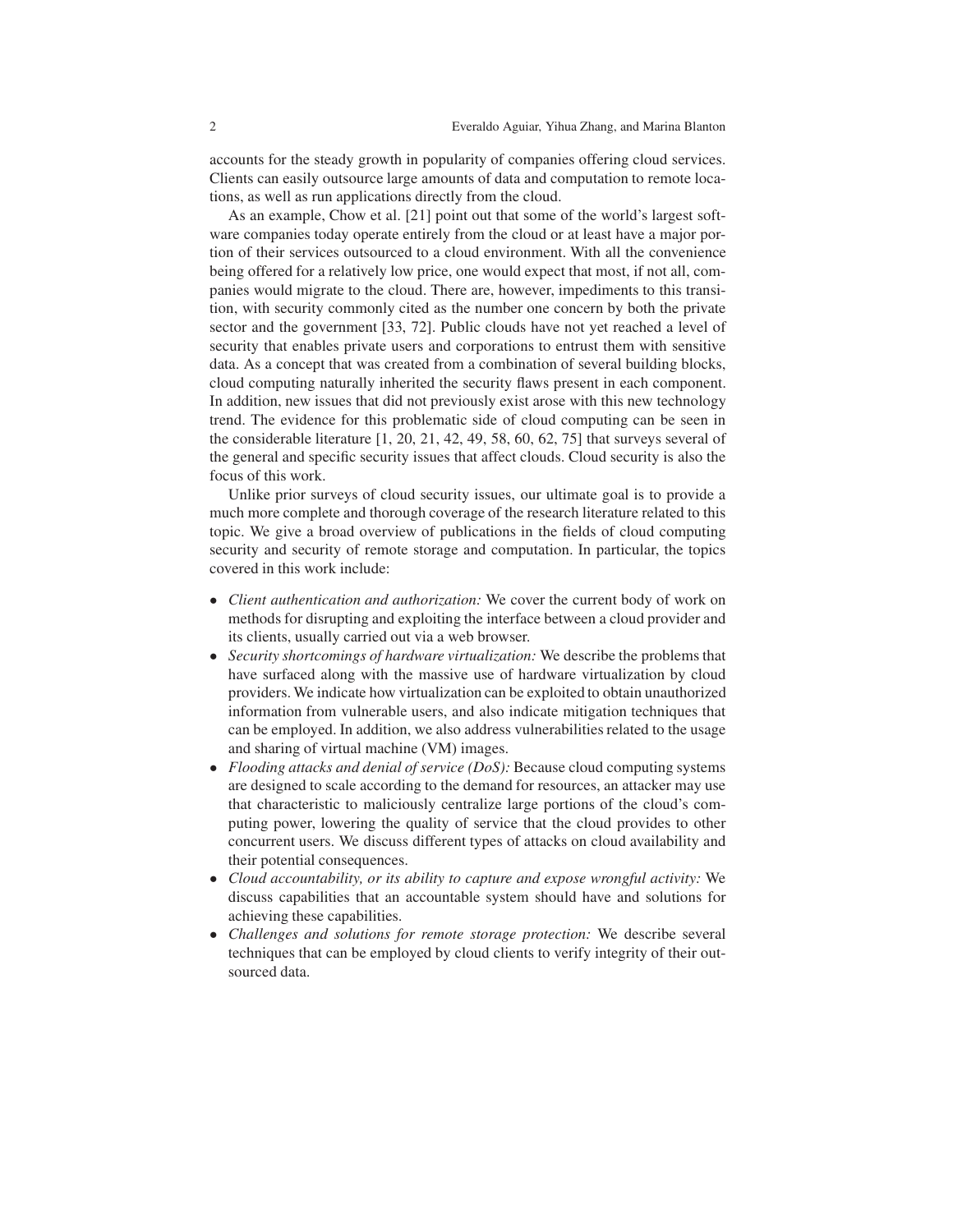An Overview of Issues and Recent Developments in Cloud Security 3

• *Protection of outsourced computation:* Finally, we give an overview of current approaches for assuring privacy and integrity of outsourced computations.



Fig. 1 Overview of the topics covered in this article

Fig. 1 provides a summary of the topics covered in this work.

Before proceeding with the coverage of the above mentioned topics, we define some of the common terminology used in the context of clouds. Although the members of the cloud community in its early days did not all agree on which features should actually be part of the broad concept of cloud computing, the definition that was later provided by the U.S. National Institute of Standards and Technology (NIST) [58] precisely subdivided cloud computing into three distinct models, which offer differing capabilities to the consumer.

- *Software as a Service (SaaS):* Following this model, the cloud service provider makes both the software and the cloud infrastructure to run it available to the client, while it retains complete control over the underlying physical settings of the cloud (i.e., the operating system, network, storage, etc.) and the individual application capabilities. Thin client interfaces such as web browsers are often used to allow access to these applications.
- *Platform as a Service (PaaS):* Similar to the previous model, PaaS aims at giving the client the ability to run software on the cloud infrastructure. However, in this case the consumer can deploy his own applications or create personalized ones by using tools supported by the cloud provider. Control over the physical settings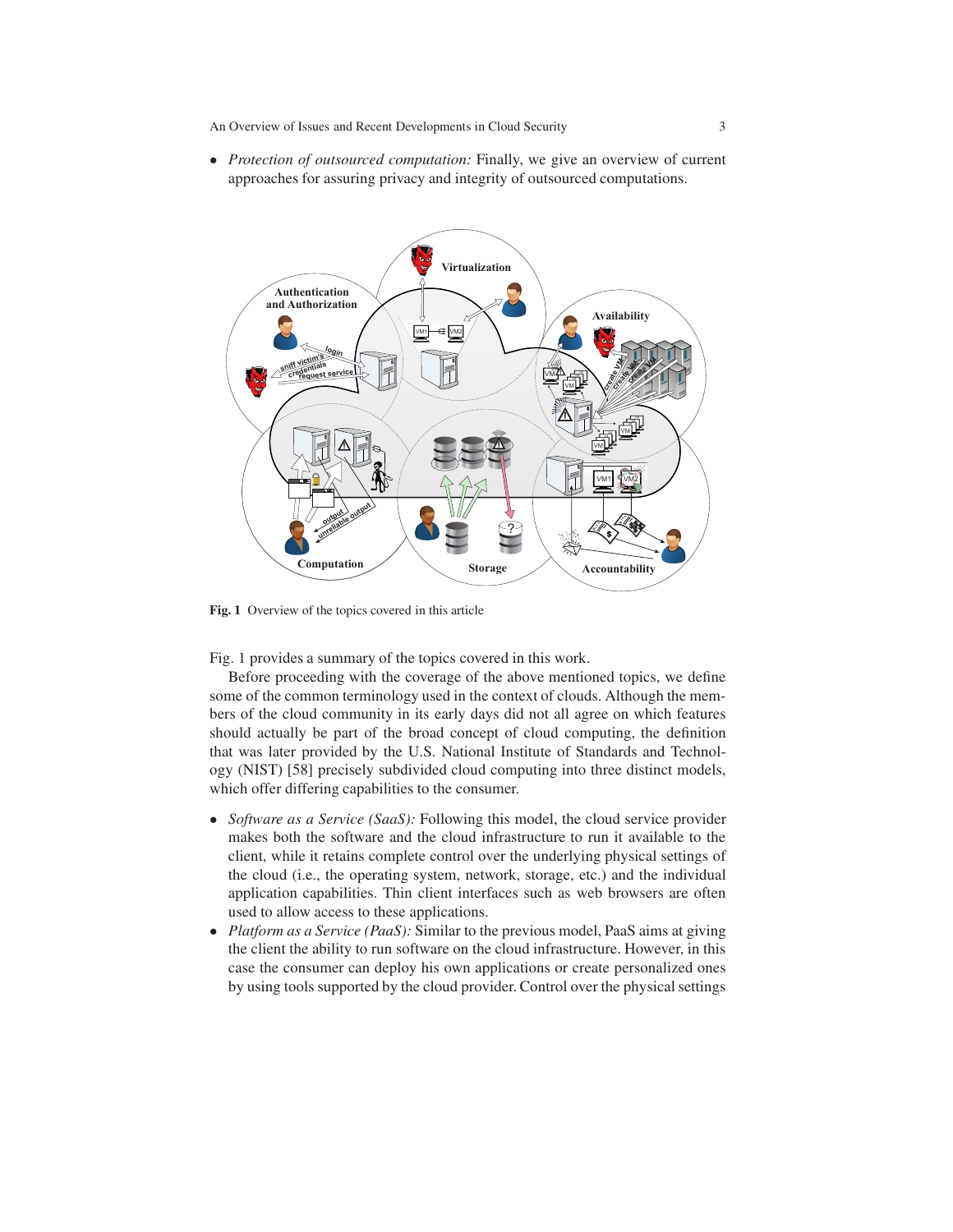remains restricted to the cloud provider but the clients of this model are able to fully manage the deployed applications.

• *Infrastructure as a Service (IaaS):* The consumers of this model can provision computing resources including storage, processing, and networks, which can usually be used to host any arbitrary operating system and applications. Most of the well established cloud services (such as Amazon EC2) adopt this model and charge their users according to the amount of utilized resources.

### 2 Authentication and Authorization

#### *2.1 Browser security*

One of the goals of providers of Software as a Service (SaaS), as pointed out in [47], is to have a generic means of offering access to their clients, independent of their local platform. Internet browsers are the ideal choice and can be used on the client side to simply perform I/O, while the actual computation takes place in the cloud back-end. As a downside, however, known browser security issues may affect this interface for cloud authentication. We review two issues that can be exploited in this context:

• *XML-based authentication in a browser:* User authentication to the cloud via a web browser requires the issuing of cryptographically valid Extensible Markup Language (XML) tokens. As the first step of the process, the user provides his login credentials, which upon verification and validation, allow the cloud to issue the security tokens which the client will later provide to the cloud server as means of authentication. This process, however, requires the assistance of a trusted third party as browsers are not capable of issuing XML-based security tokens on their own. There are multiple services that can be used as an intermediary between users and the cloud, including Microsoft's Passport, which Jensen et al. [47] use to illustrate the security shortcomings of this interface. In that scenario, when the user wishes to authenticate to the cloud, an Hypertext Transfer Protocol (HTTP) redirect is sent to the Passport login server. After the user enters information, the server will translate those credentials into a Kerberos token which is then, via another HTTP redirect, sent to the cloud server, finally allowing the user to be authenticated. The downside of this approach lies in the mechanism via which the tokens are made secure. The Kerberos tokens sent by Microsoft Passport to the cloud server are only protected by the Same Origin Policy (SOP), which has been shown to be vulnerable [91]. Hence, if an adversary gains control of these tokens, he will be granted full access to all of his victim's services. To counteract this problem, the paper [47] discusses a few methods via which XML tokens can be made safe with the use of Transport Layer Security (TLS). This paper also suggests that a more optimal solution to these limitations would be to further enhance the capability of web browsers, adding XML Encryption and XML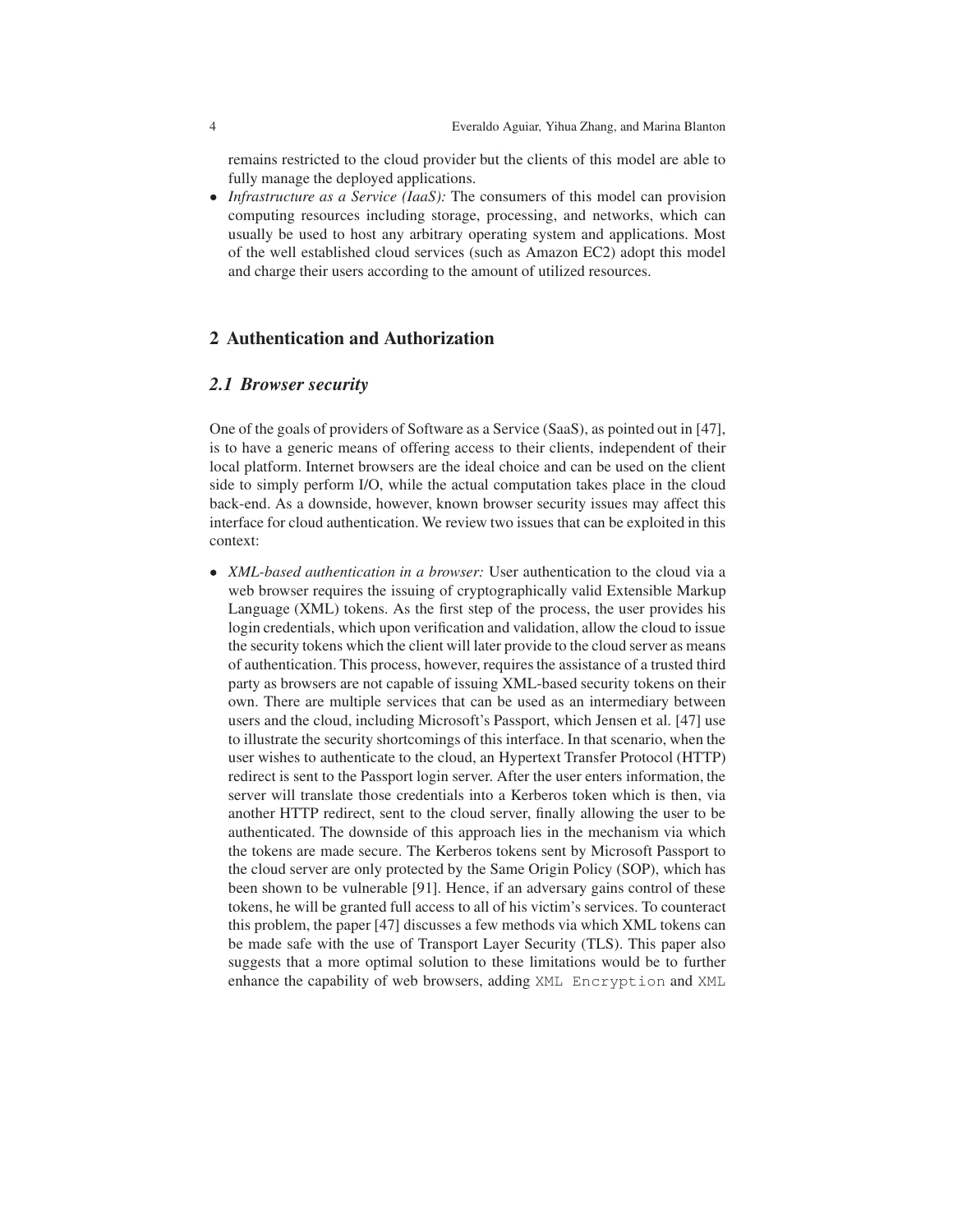Signature to the browser security API. In [57], a widely known attack on XML signatures was described in which the attacker intercepts a given Simple Object Access Protocol (SOAP) message being sent to the server by some client, replacing its content with some arbitrary request on behalf of the attacked client; Amazon EC2 is vulnerable to a variation of this signature wrapping attack [38].

• *Federated Identity Management based on insecure SOP:* The legacy Same Origin Policy (SOP) is mainly used for defining access rights to web scripts. Read/write operations are only permitted to requests originated from the same source, which in a Web context is usually defined jointly by the domain name, the protocol, and the port. As previously stated, the tokens used during client authentication to the cloud are often protected by this policy. Jensen et al. [47], however, point out that Domain Name Systems (DNS) can be infected in such a way that would cause domain names to become unreliable, compromising the functioning of the security policy. For instance, it has been shown that an attacker can host a malicious website, which upon being visited, will attempt to change the DNS settings of the user's broadband network router [71]. Therefore, using SOP exclusively for the purpose of protecting these authentication tokens does not strictly guarantee security. To mitigate this problem, [47] elaborates on better ways of integrating SOP and TLS to improve security of these protocols.

In order to ensure the safety of their clients' information, cloud providers have claimed to address the above forms of attack. However, a recent work by Somorovsky et al. [70] reports two successful variants of the signature wrapping attack on both the Amazon cloud services and Eucalyptus [30]. The first attack variant used a single eavesdropped SOAP request for the MonitorInstances operation with a duplicated body to perform arbitrary operations. The SOAP interface used by Amazon EC2 validated the XML signature for the original (unmodified) SOAP body, but performed the operation described in the maliciously injected body. To circumvent the timestamp verification performed before the execution of the SOAP messages, the authors similarly duplicated the timestamp element in the security header and were able to execute arbitrary operations even when the original timestamp had already expired. Upon being notified of the issue, the Amazon Web Services (AWS) security team quickly provisioned a patch that prevented the execution of messages containing duplicated timestamp elements. The second attack variant, however, showed that it was possible to issue SOAP messages with several  $\langle$ soap:Body $\rangle$  elements and technically achieve the same result. The modified message used in that case had three <soap:Body> bodies, with the second body containing the originally signed timestamp. That timestamp and the whole third body were verified by the signature verification component, while a different timestamp located in the security header was tested for expiration and the first body was interpreted to determine the operation to be performed.

The SOAP interface used by Eucalyptus is slightly different and validates the format of incoming SOAP messages against an XML schema. In such a scenario, messages containing duplicated body or timestamp elements were automatically rejected and the previously mentioned attacks were shown to be infeasible. Nevertheless, by modifying the classical signature wrapping attack [57] and by using a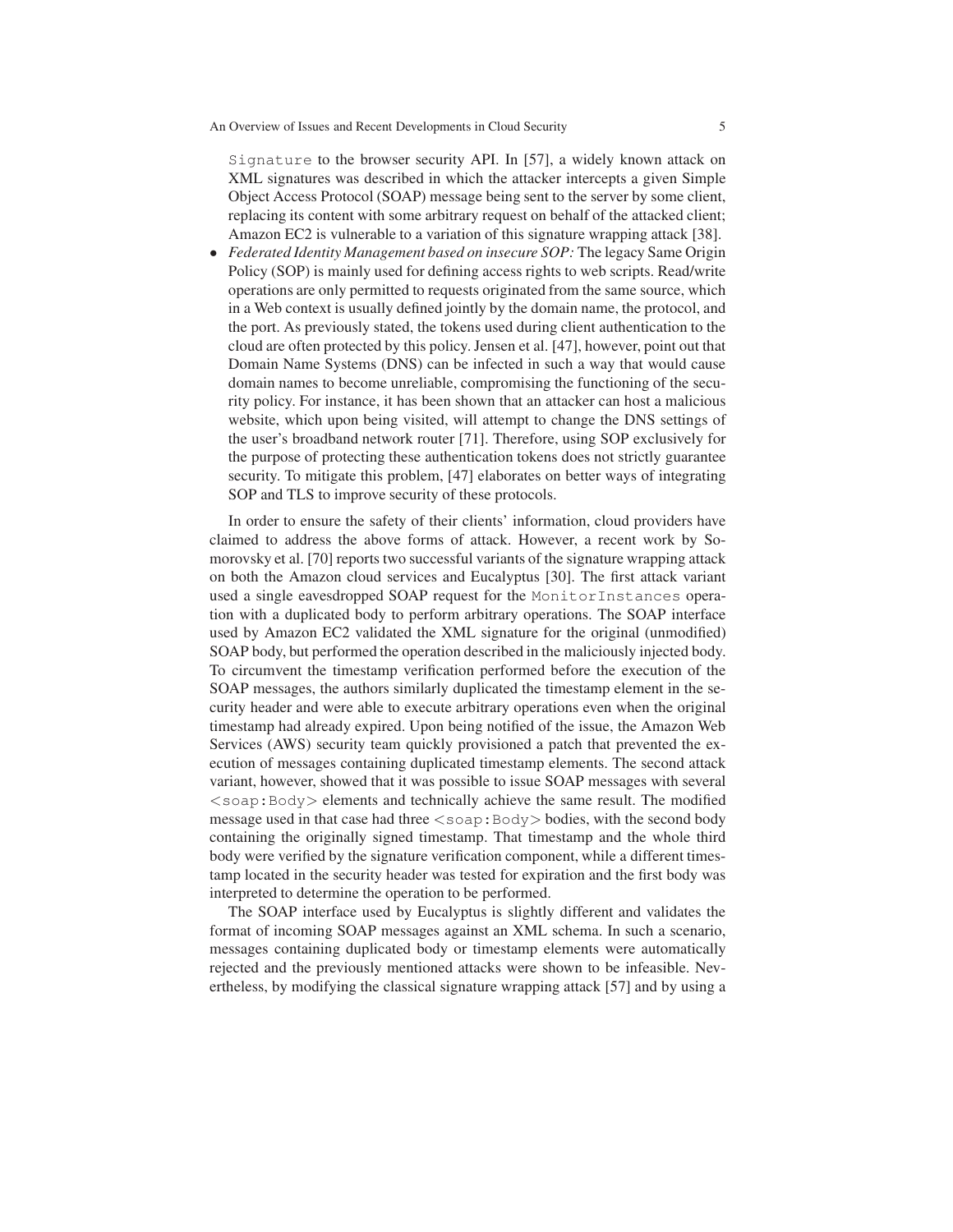duplicated security header element that did not violate the XML schema, the authors were able to place the signed body and timestamp elements into a new location and replace the original ones with their own.

Besides describing these successful attack implementations, [70] also shows how advanced Cross Site Scripting (XSS) techniques can be used to steal data credentials from Amazon and Eucalyptus cloud users. In the Amazon case, Somorovsky et al. demonstrate that it is possible for an attacker to utilize the public Amazon shop discussion forums as a means for exposing user information needed to perform the previously mentioned signature wrapping attacks. The attacker simply needs to create a new discussion topic containing Java Script code to obtain cookie data via document.cookie. Despite the fact that Amazon utilizes padding techniques to prevent malicious code from being executed, a careful formatting of the code block was able to deceive that mechanism. Once in possession of this data, the attacker can immediately obtain access to that user's cloud services since the same log-in credentials are shared across the Amazon shop and Amazon cloud control interface.

### *2.2 Binding issues*

In order to accurately maintain and instantiate VMs (in the case of IaaS) or specific modules (in the case of PaaS), the cloud provider needs to store metadata descriptions associated with each operation. A user may refer to these metadata descriptions in order to determine the detailed functionality of a certain service upon having a particular need. Jensen et al. [46] suggest a spoofing attack that aims at reengineering this metadata.

A *metadata spoofing attack* [46] allows an adversary to modify metadata descriptions, potentially causing severe damage to the user's services. An example of this attack given in [47] suggests that an attacker may attempt to modify the server's Web Service Definition Language (WSDL) descriptions. This can, for instance, cause a call to deleteUser to generate a SOAP message that mimics and may be interpreted as a call to setAdminRights on the server side. Therefore, in that scenario, a user who intended to delete a certain account may inadvertently grant extra privileges to the adversary.

Clouds are especially susceptible to these types of attacks because they use WSDL repositories that are dynamically utilized by all users, increasing the probability of an attacker successfully spreading his malicious WSDL file. As a countermeasure, cloud providers need to cautiously check all metadata documents for authenticity, which may be somewhat troublesome as there are no standard mechanisms for doing so. Another possible approach would be to ensure the establishment of trust relationships with users prior to accepting their requests, although this may not be applicable to some scenarios [46].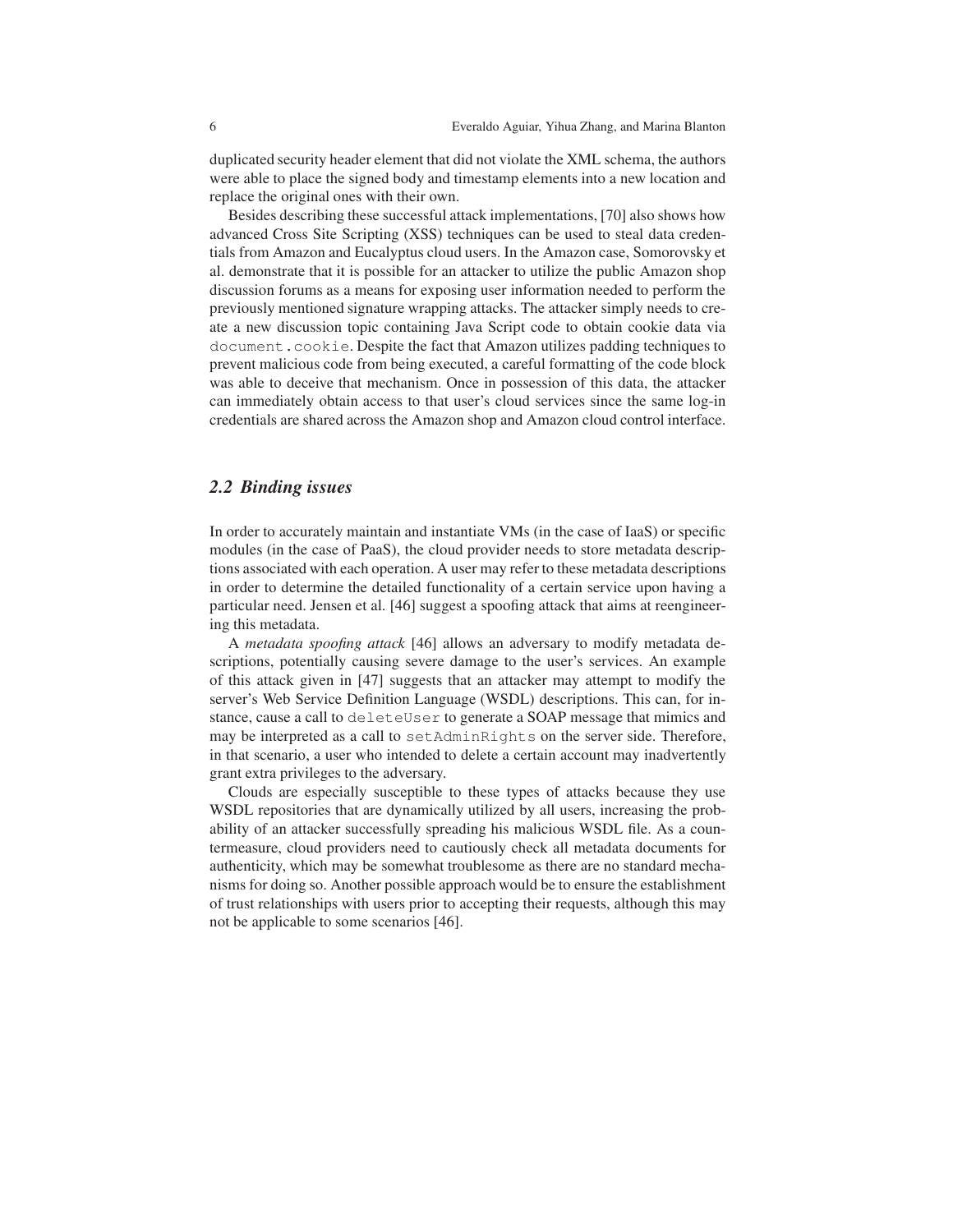#### 3 Hardware Virtualization-Related Issues

In order to satisfy the demand for computation from multiple concurrent users, cloud service providers often need to multiplex the use of their limited available hardware. Amazon EC2 and Microsoft Azure, for instance, allow users to dynamically instantiate VMs which can be tuned to their specific needs and easily managed while running on the top of a shared physical infrastructure. Although the general use of virtualization normally implies an isolation between the workloads involved, Ristenpart et al. [63] show that new vulnerabilities can arise when an adversary is capable of determining the location of a particular target VM in the cloud infrastructure and subsequently instantiating a malicious co-resident VM. Though not particularly trivial to exploit, these vulnerabilities can vary from the extraction of cryptographic keys to DoS, depending on the adversary's intent.

Another virtualization-related security issue, raised by Christodorescu et al. [22], is that vulnerabilities arise from the fact that in highly multiplexed cloud environments, providers often have no control over what types of VMs are being deployed by their clients. Conversely, users also have a very limited knowledge of the underlying physical infra-structure. We discuss how attackers can instantiate VMs with modified OS images, how that may constitute a threat to other users, and what solutions were put forth by [22]. Along similar lines, Wei et al. [83] explored the possible risks concerning how VM images are stored and managed in the cloud. Specifically, they showed that an attacker can build and share images that are contaminated with malware and other types of threats. A more recent work [16] gives practical examples of how these risks can be exploited on Amazon EC2 and how they should be mitigated.

We next describe the above three virtualization-related security issues in more detail.

#### *3.1 Exploiting VM Co-residence*

Ristenpart et al. [63] investigate the possible means by which a cross-VM attack – the one that originates from a given VM and targets another – may be performed. There are four distinct steps to be carried out by the adversary in the suggested attack: (1) determining where the target VM is physically located in the cloud, (2) launching VMs that will be co-resident to the targeted one, (3) verifying that the VMs involved are indeed co-resident, and (4) exploiting cross-VM information leakage. In the following we describe each of these steps.

• *Determining the target VM's location:* Using simple network probing tools, Ristenpart et al. showed that it is possible to infer considerably accurate information about the location of VMs based on their assigned IP addresses. To do so, they first sampled a large pool of IP addresses, isolated those that were responsive and associated with EC2, and used Domain Name Systems (DNS) lookups from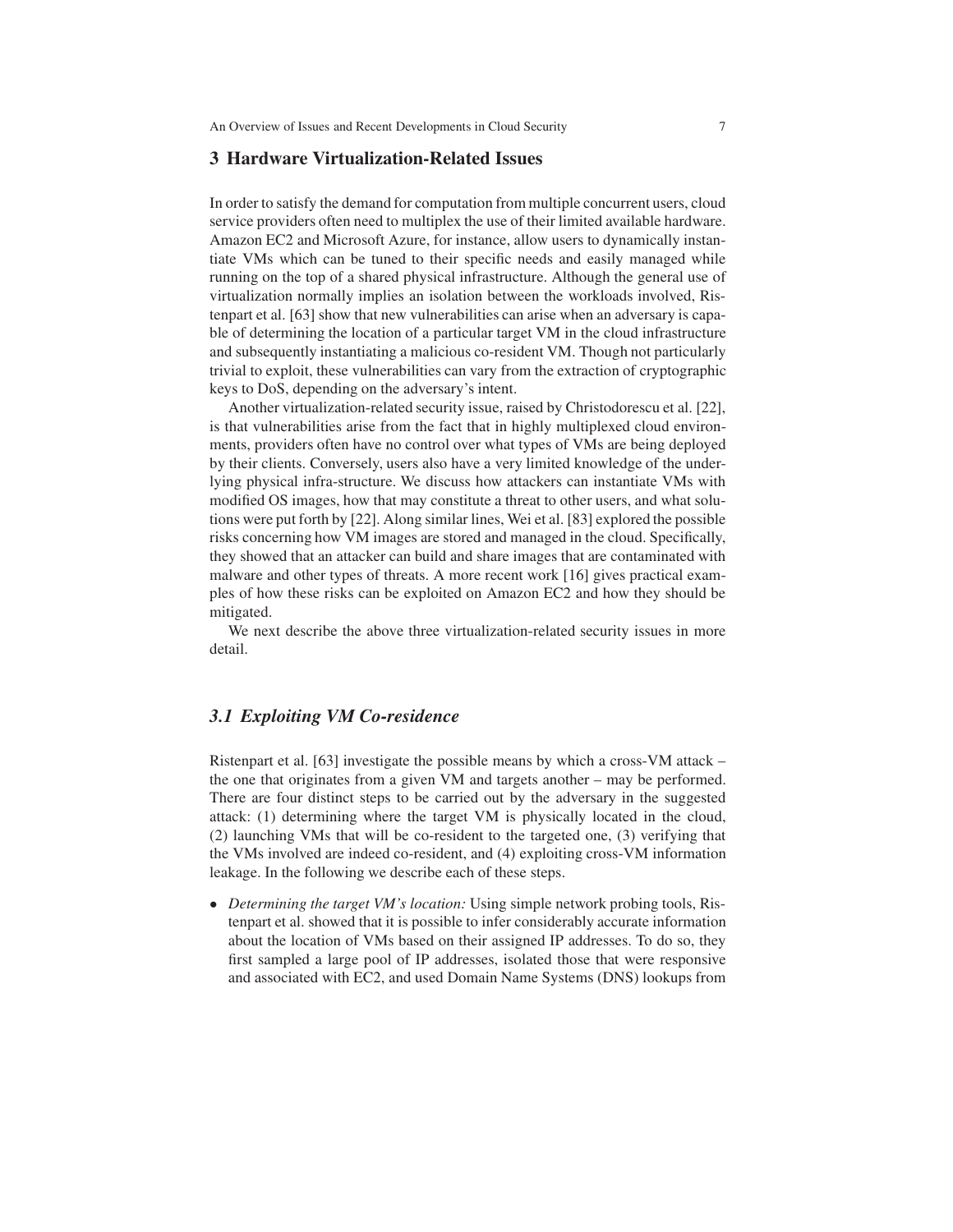within the Amazon EC2 network to obtain their internal IP. In parallel to that, the researchers also launched a large number of VM instances and observed that distinct IP address ranges appeared to be assigned to each different zone. Thus, they maintain that by simply having the internal IP address of a given VM, one can make fairly accurate deductions regarding its physical location. To prevent such a form of physical mapping, cloud providers need only to eliminate the static assignment of IP addresses based on availability zone, instance type, or any other feature of the VMs.

- *Instantiating co-resident VMs:* Two methods for instantiating co-resident malicious VMs are proposed by [63]. The first method consists of launching a large number of VMs in a brute-force manner until co-residency is achieved. The second method is more refined and takes advantage of the Amazon EC2 placing algorithm's tendency to assign machines belonging to a common small set to VMs being instantiated within a short period of time from each other. Deliberately targeting VMs that had been recently launched yields a successful co-residency rate of nearly one half for certain types of instances. One way to mitigate such issues, as suggested by Ristenpart et al., is to allow users to make the decision on the placement of their VMs.
- *Verifying co-residence:* Ristenpart et al. verify or discard co-residence with a high level of correctness. To assert that any two VMs are co-resident, Ristenpart et al. check that the VMs have matching Dom0 IP addresses by tracing messages sent to the target VM to see whether the addresses of the first and last hops are the same. Co-residency is also confirmed by an analysis of the round-trip times and internal IP ranges. Preventing these techniques requires configuring the Dom0 machine to ignore traceroute requests, randomly assigning internal IPs, or using virtual LANs to isolate accounts.
- *Exploiting cross-VM information leakage:* Assuming the attacker was able to place his VM on the same physical machine as the target instance, [63] shows that a malicious adversary may learn information about a co-resident VM via cache-based side channels (which could possibly be used to steal cryptographic keys), as well as other physical resources that are multiplexed among the coresident instances. This work has been recently expanded by Xu et al. [87] who were able to create similar covert channels with noticeably higher bit rates than previously reported. Despite that, the later work shows that even at higher bit rates, the harm that can be caused by such techniques is limited to the extraction of very small blocks of data (e.g., private keys).

### *3.2 Exploiting the Cloud's Limited Knowledge of User VMs*

The use of virtualization in a cloud computing environment enforces an isolation between different workloads, protecting them from other users who may attempt to compromise their information. Another security layer deals with protecting individual workloads within themselves, which is especially important when these are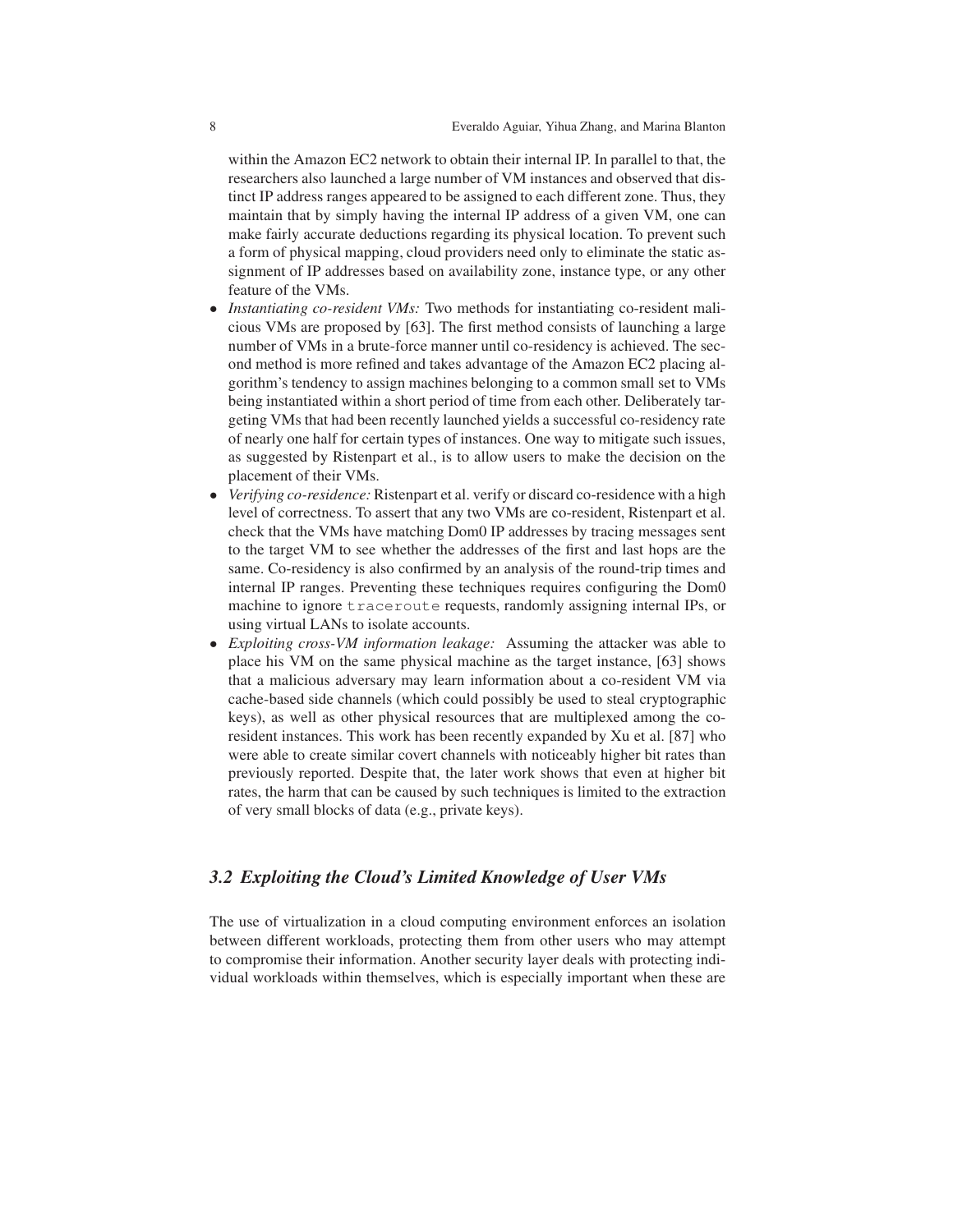exposed to the Internet. Providing such protection requires a deeper knowledge of the workload, which consists of the guest OS in the case of hardware virtualization. Information such as what operating system is running in the VM, however, is often unavailable to the cloud provider as in many cases the users are allowed to upload and run their own VMs.

The most widely available techniques for virtualization-based security are designed to work when the operating system running in the VM of interest is known in advance, allowing the virtual machine monitor (VMM) to correctly track its activity. In addition, in order to assure the integrity of the supervising tool being used, these techniques require that the monitoring be initialized via a safe boot, while the guest OS is first being put to use, which obviously becomes impractical when users are allowed to start their VMs from a guest OS snapshot, as is the case in most cloud settings. To remedy this situation where a provider cannot offer appropriate security measures due to the unknown configuration and integrity of its clients' VMs, Christodorescu et al. [22] propose a new architecture based on VM introspection . The concept of VM introspection was first introduced by Garfinkel et al. [31] and more recently formalized in [61]. Through the use of such techniques, it is possible to inspect a VM from a safer location outside the monitored machine and evaluate what is happening to it internally. This mechanism works with the aid of the hypervisor, which is modified to collect data describing its interactions with the VMs being monitored and send it to safe (specially designed) VMs that will carry out the actual analysis and monitoring process.

The solution put forth by Christodorescu et al. does not rely on any assumptions about the state of the running VMs and works even when the cloud user does not give the provider any information about the software running in their VMs. Their approach requires that the guest VMs sit on the top of a correct, trusted and unbreachable hypervisor controlled by the cloud provider, who also maintains special VMs referred to as secure VMs, which are assumed to be unbreachable and host both a guest OS identification and a rootkit detection application whose functionality is based on VMI. The OS identification application uses a whitelist of known executable kernel code obtained from several different operating systems (running on clean VMs) to match and validate those originated from the monitored VM, and while doing so it can accurately determine which guest OS is running in that specific VM. Using the same principle, the rootkit detector checks for the presence of unauthorized code in kernel space, which upon detection is compared to a database (blacklist) of known malicious code for identification. Experimental tests [22] showed that these applications, running in a secure VM and using the proposed hardware-based VM introspection, were able to both identify the OS running in a monitored VM with high confidence, and detect unauthorized code running in the guest kernel space. Another important feature of this approach is that, because it uses secure introspection and runs outside the guest OS, it will still keep the system safe from rootkits (and other malware) even in the event of an attack that disables the traditional security software running in the guest.

Another work in the realm of virtualization security [74] proposed a system called NoHype, in which the need for hypervisors is eliminated in its entirety, con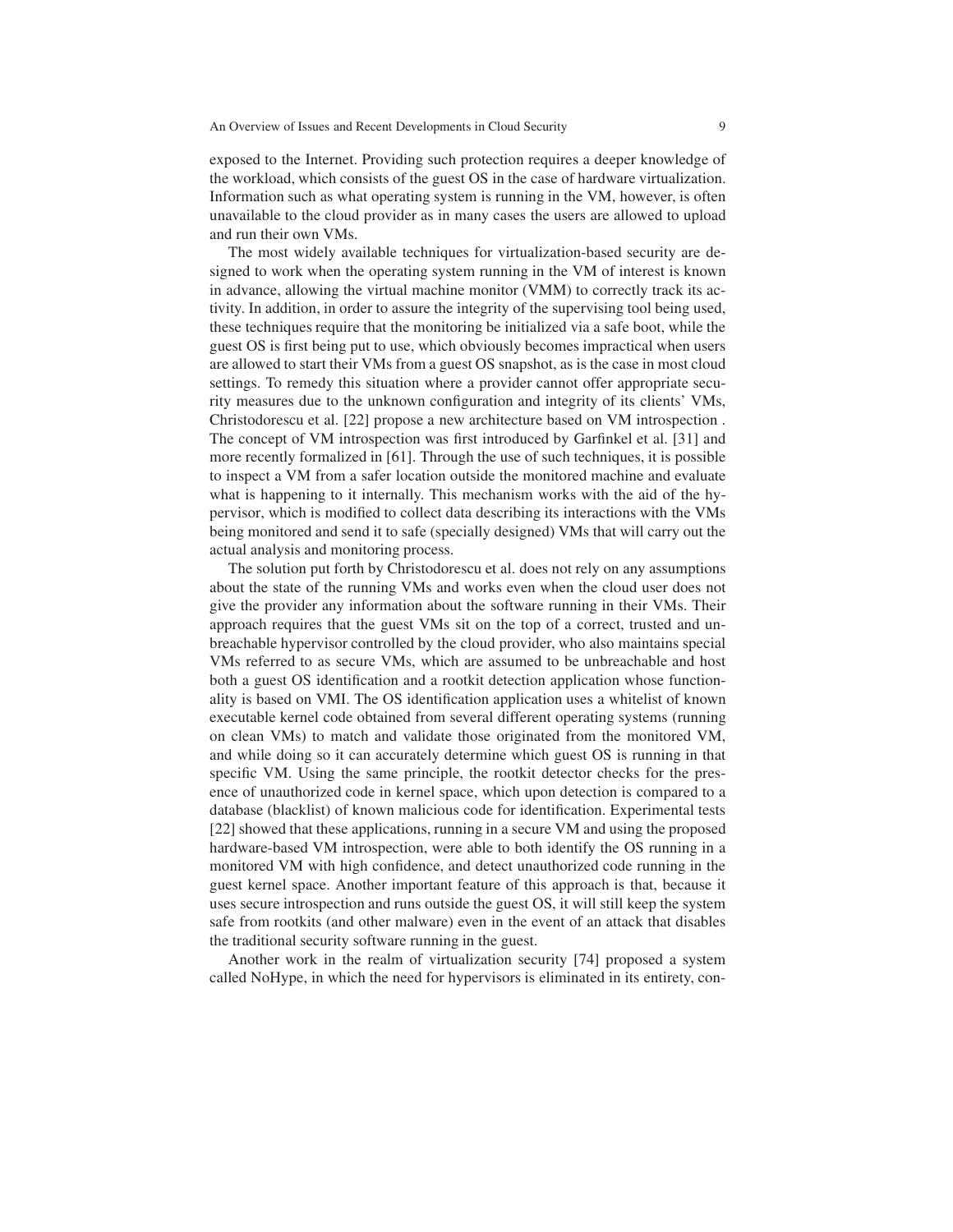sequently excluding the hypervisor attack surface. In order to allow VMs to run natively on the underlying hardware while still maintaining the support for multiple concurrent VMs, NoHype places guest VMs in more direct contact with the hardware to avoid indirection. It implements slight modifications to the guest OS, allowing it to perform all system discovery during bootup. In addition, CPU and physical memory need to be pre-allocated and only virtualized I/O devices are used.

#### *3.3 Exploiting VM Images*

Despite the numerous services that can be provided by clouds and the apparent complexity of their environments, the resources offered by cloud providers can be narrowed down to primarily three: (1) a pool of VMs from which users can choose the most suitable for their specific needs; (2) a set of servers that are configured to efficiently run these VMs; and in some cases (3) a means for non-volatile storage that can be used to share data across multiple VMs or simply for backup. This section has already covered the security threats related to VMs that are currently in execution and their mitigation. Persistent data storage in the cloud and the corresponding security issues are the topic of Section 6. An area that has been paid considerably less attention is that of threats that can result in compromising VM images in the cloud; this area is discussed next.

Wei et al. [83] were the first to expose the risks involved with the publishing and large scale usage of images. The authors emphasize that the sharing of VM images is of great importance since it largely simplifies administrative tasks and costs related to installing and configuring software (i.e., instead of doing all the work, a user can simply choose a VM that is preloaded with all the software that is needed). There are, however, risks to all parties involved in this process. For example, the image *publisher* may inadvertently release sensitive information while personalizing the images he wishes to share. *Retrievers* of these pre-configured images are highly vulnerable to infections that could have been loaded into the VMs by malicious publishers and which can be used, for instance, as vectors for propagating Trojan horses. Lastly, cloud *administrators*, who are entrusted with maintaining the integrity of these images, may be liable to legal action if it is shown that malicious or illegal content was associated with the images used in their system. In light of the aforementioned threats, Wei et al. proposed an image management system called Mirage that provides a series of security features. First, it offers image publishers a framework by which they can define a set of trusted users to whom they wish to allow access rights. To further protect publishers from accidentally leaking private information, Mirage also contains an elaborate image filter that removes from each image all private (e.g., passwords) and malicious (e.g., malware and pirate software) information. Next, it also contains a provenance tracking system that keeps a detailed history of each image, including all operations performed on it after its release. In addition to these features, the system is also capable of providing a set of maintenance services, such as anti-viruses, that can be periodically run over the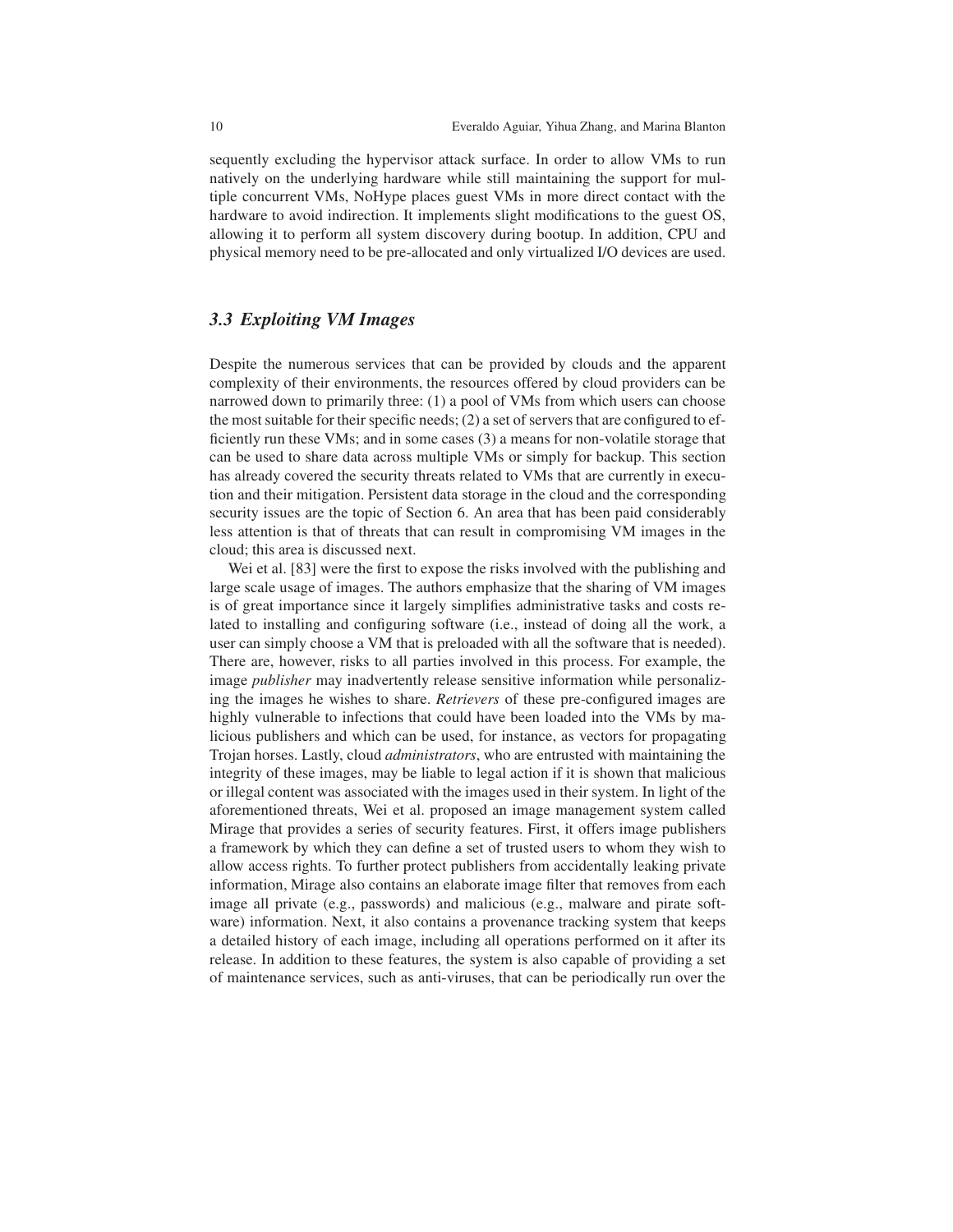entire pool of images. To mitigate some of the heavy overhead induced by these new features, the authors suggest running filters and services at the repository level, where scaling can more efficiently take place by taking advantage of the similarities between different images.

The filtering systems proposed in [83] are already embedded into some of today's cloud services, but their advantages have not yet outweighed the disadvantages of implementing them. This is especially true for providers not liable for issues that may occur to shared user data as in the case with Amazon EC2. A recent work [16] presented practical examples of how these vulnerabilities can be exploited and argued that the increasing competition between cloud providers may become the driving force that will finally push for a security enhancement with regards to cloud VM images. In this work, Bugiel et al. [16] successfully developed an automated tool that was able to search for and extract highly sensitive information from public Amazon Machine Images. The cost of running the attacks was very low, and the data the authors were able to obtain contained source code repositories, administrator passwords, and other types of credentials. [16] also highlighted the discovery of several widespread vulnerabilities caused by incorrect use of SSH. An alarming number of Amazon Machine Images were found to have SSH backdoors that allowed their publisher to remotely login to instances of VMs belonging to other users. Tools providing countermeasures to these threats are suggested in [83] and cloud providers can consider the trade-off between the benefits and costs of implementing these tools.

With regard to the security of VMs, we point out the work of Schiffman et al. [65], which provides an architecture that allowed for the performance of runtime integrity proofs in general purpose distributed systems. Their prototype, based on the Xen VM, uses the Clark-Wilson integrity model [24] and a main component was defined as *VM verifier*, whose job was to enforce upon running VMs the integrity requirements as defined in [24]. Though the topic of integrity protection is discussed in more depth in section 7, we briefly provide an intuition to Schiffman's solution. As a first step, the architecture monitors each VM through a secure boot process at the end of which the system's integrity is verified by a base system controlled by the provider. The provider has full knowledge of the system's integrity properties and can leverage that information to enforce VM compliance. In order to give end users complete assurance that their VMs' integrity is preserved under that architecture, providers simply need to prove that the secure initialization process was successfully completed and that the previously mentioned integrity property enforcement was carried out through runtime.

#### 4 Availability

Among the most attractive features of cloud computing is the fact that computational power can be easily supplied on demand. If a certain service running from the cloud suffers a sudden increase in the workload, additional hardware support can be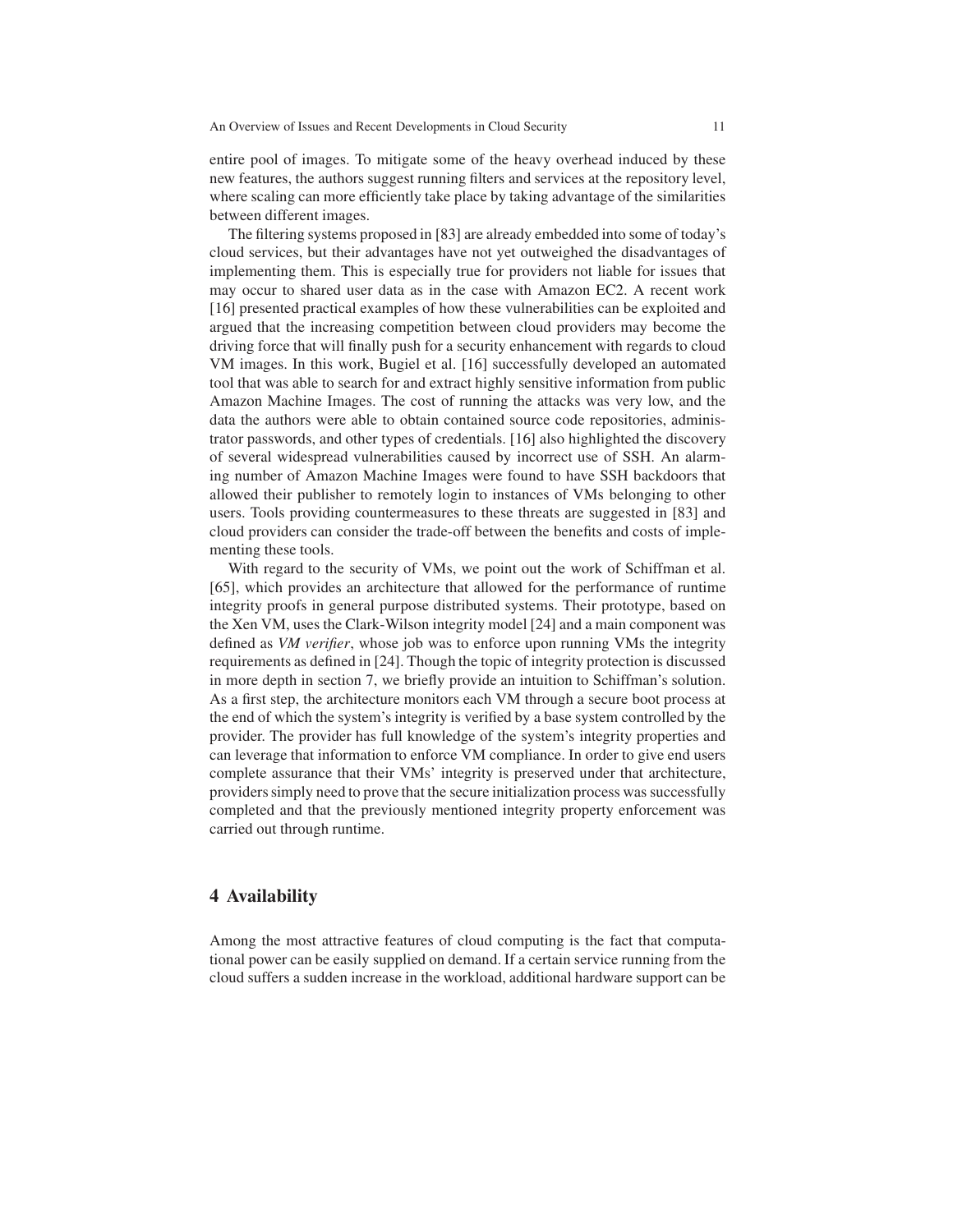provisioned on the fly. In spite of its appeal, this "elastic" characteristic of clouds can be exploited by attackers.

Jensen et al. [47] describe how *flooding attacks* are a real threat to clouds. This issue rises in such environments when, for instance, all requests to a certain service need to be individually checked for validity, thereby causing service overloading. Consequences of service overloading pointed out by Jensen et al. are denial of service (DoS) (which may be direct or indirect) and discrepancies related to accounting and accountability; these consequences are discussed below.

- *Direct DoS:* When a service is being flooded, the cloud operating system will likely start to supply extra computational power to it. By attacking a single cloudbased address, an adversary may eventually cause a full loss of availability to the entire service if, for instance, a large enough portion of the globally available hardware becomes dedicated to the flooded application.
- *Indirect DoS:* A possible side effect of the above attack, caused by the fact that hardware is multiplexed in the cloud, is that services that are co-resident to the one being flooded may also experience similar overloading problems. Hence, although a service may not be the direct target of a flooding attack, when its available hardware is exhausted by continuous requests sent to the attacked service, it will no longer be able to perform its tasks.
- *Accounting and accountability:* Arguably the most severe consequence to the cloud user who owns the flooded service can be caused by what is thought to be another major advantage of cloud computing. Most cloud providers charge their users according to the actual usage of their infrastructure during a pre-determined time slice. In the case of a service that is being flooded, this usage will be obviously high, which, in its turn, will most likely translate to bills that are much higher than expected.

Though it may not be an easy task to remedy flooding attacks without compromising the overall performance of the cloud to some extent, Zunnurhain et al. [95] provide a feasible alternative. The authors suggest an organization that groups different servers into fleets, each of which is designated for a distinct type of job. By structuring the available hardware in this way, the provider imposes an isolation that would prevent an overload of bogus requests from affecting the performance of the computational fleet. However, a downside to this alternative is that while a certain fleet of servers may become overloaded with a large number of valid jobs, it would not be able to offload some of its tasks to other fleets that may have several idle nodes available.

A different form of a DoS attack in cloud systems is proposed and discussed by Liu [56]. The author points out that it is possible to take advantage of the fact that cloud data centers are typically under-provisioned (i.e., the hosts only use a fraction of their resources or interface speed). In the attack proposed in [56], the adversary gains control of a few hosts in a certain subnet (i.e., set of nodes connected via a common router) and then simply transmits enough traffic to hosts located elsewhere. Despite its simplicity, this attack is likely to quickly saturate the targeted network since the uplink capacity of any given router is much smaller than the aggregate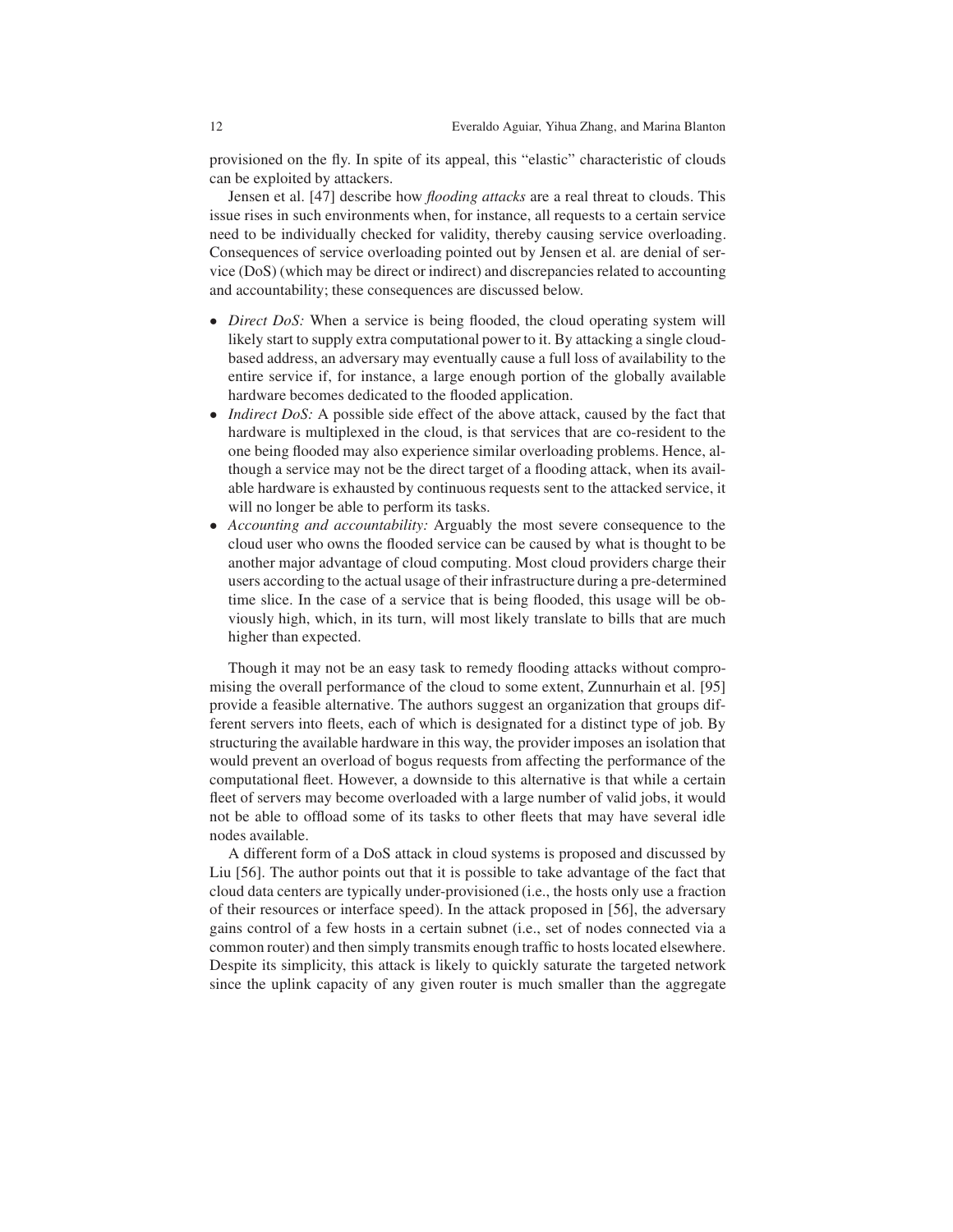uplink of the hosts in its subnet. Since uplinks are often under-provisioned in both directions, this attack will, by symmetry, also saturate the network of the subnet that is receiving the bogus traffic. Furthermore, there are usually a sizeable number of traffic bottlenecks on cloud networks, such as routers, that are connected to a large number of hosts or other routers. In addition to this, this attack can potentially be refined to aim at specific targets. In the case of a targeted attack, the adversary needs to gain control of hosts located within the same subnet of the service that he wishes to bring down.

Due to the large size of cloud data centers, which can cause them to be significantly under-provisioned, Liu [56] asserts that this attack can be particularly harmful when targeted at this type of environment. Other components that allow for the effectiveness of the proposed attack are the fact that cloud data centers are concurrently used by many different organizations and that these users do not have control over the underlying network, making them incapable of providing countermeasures when needed. Liu also proposes a couple of prevention strategies to an attack that targets specific hosts. One involves a fast dynamic migration architecture that would leverage the already available dynamic provision capabilities of the cloud. Alternatively, a detection mechanism based on bandwidth estimation tools is proposed. Traditional tools for detecting DoS attacks usually rely on the monitoring of signals such as CPU usage and available memory, neither of which is affected by this specific attack. Therefore, [56] introduces a novel mechanism that allows a host to accurately estimate how much bandwidth it has available. With that information in hand, it becomes possible to detect an imminent attack and trigger the appropriate avoidance countermeasures.

## 5 Accountability

Accountability has long been considered to be a property of trustworthy computer systems. An accountable system is capable of detecting misuse and exposing the responsible entity. It should be able to generate undeniable evidence of the entity's wrongful activity. Moreover, an innocent party in an accountable system should be capable of defending itself against any false accusations. Such properties are particularly valuable in environments where clients are running their tasks or services within the infrastructure owned or maintained by third parties which is the case for public clouds and distributed systems. Several types of systems in different domains can be used to exemplify the significance of accountability:

- In a shared file system outsourced to the cloud, users would like to be assured that the cloud service provider honestly propagates their updates on the data and that other users also do not tamper with the shared data in unauthorized ways.
- In collaborative and competitive systems (e.g., on-line games [40]) delegated to the cloud, each user would like to be able to know that other users indeed follow the agreed upon protocol.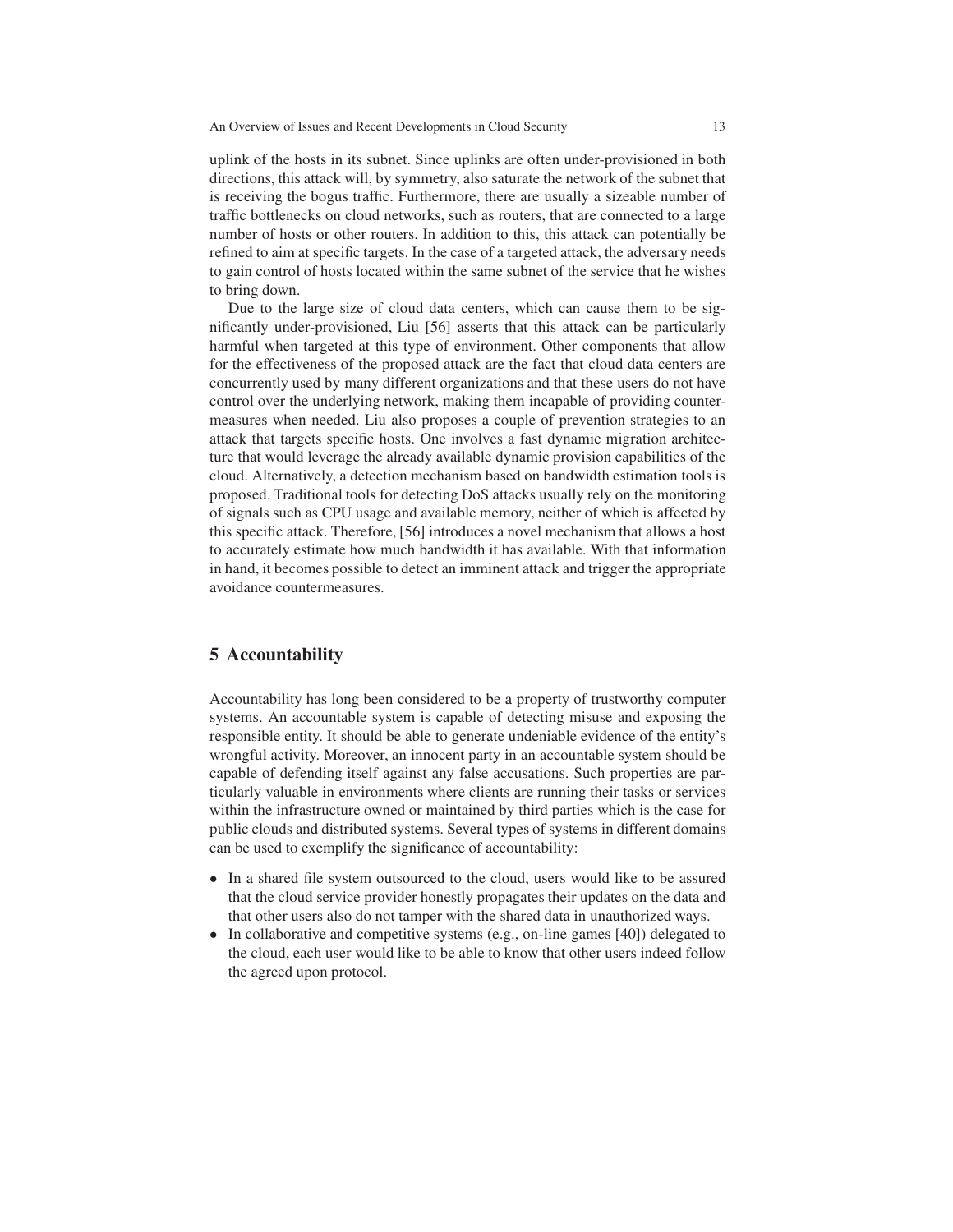• Users relying on (storage or computing) services offered by the cloud may want to be assured that the cloud service provider faithfully carries out the tasks as directed, utilizing the promised amount of resources.

To build an accountable system, several features should be taken into consideration:

- *Identity binding:* In order to undeniably link each action to the party that performed it, a binding mechanism [89] can be used. A widely utilized approach for achieving this consists of signing each action with the private key of the action originator. This will allow other entities who retain such records to present them to an auditing authority in order to prove their innocence or accuse the action originator of wrong doing.
- *Tamper-evident logs:* To investigate occurrence of malicious behavior of a certain entity, the auditing authority is normally presented with the history of that entity's past actions in the form of a log. One prominent property of this log is tamper-evidence. After making a commitment to the current state of the log, any subsequent attempt in tampering with the previous log entries invalidates the commitment. In [40], this feature is realized by building a hash chain from the log entries, where the current commitment is computed as a hash of the the previous commitment and the current log entry in the ordered log entry list. In other words, the *i*th commitment is computed as  $C_i = H(e_i||C_{i-1})$ , where here and in the rest of this work,  $H(\cdot)$  denotes a collision-resistant hash function,  $e_i$  is the *i*th log entry,  $\vert \vert$  denotes concatenation, and  $C_0$  can be set in any desired way.
- *Execution verification:* When a cloud service provider executes a task on behalf of a client and produces an outcome as the task's result, the client might be interested in verifying correctness of the result. For that purpose, Haeberlen et al. [40] suggest that the client could delegate the verification task to an auditing authority, and provide it with the log contents and records of non-deterministic events. In this context, non-deterministic events [15] are unpredictable events (e.g., hardware interrupts) that occur throughout the execution process which, together with deterministic events (e.g., messages sent or received), contribute to the final outcome of the task. With all such inputs, the auditing authority will re-execute the entire task using its trusted local resources to identify whether the outcome claimed in the log is producible. To save time for executing the complete log contents, the log can be split into several segments based on the snapshots taken during the task's execution process, so that the auditing authority can later perform spot checking of a few segments that begin and end at different snapshots. In addition to this spot-checking approach, in section 7.2 we discuss other available mechanisms for verifying integrity of the result of an outsourced task, which can be more efficient than this solution.

There are several publications that treat accountability in both the cloud [39, 40, 54, 80] and distributed systems [41, 89, 90] environments. They target either a server which does not fulfill the tasks delegated to it in a faithful manner, or peer entities who do not follow the agreed upon protocol, as being accountable. We next briefly review selected results in this domain.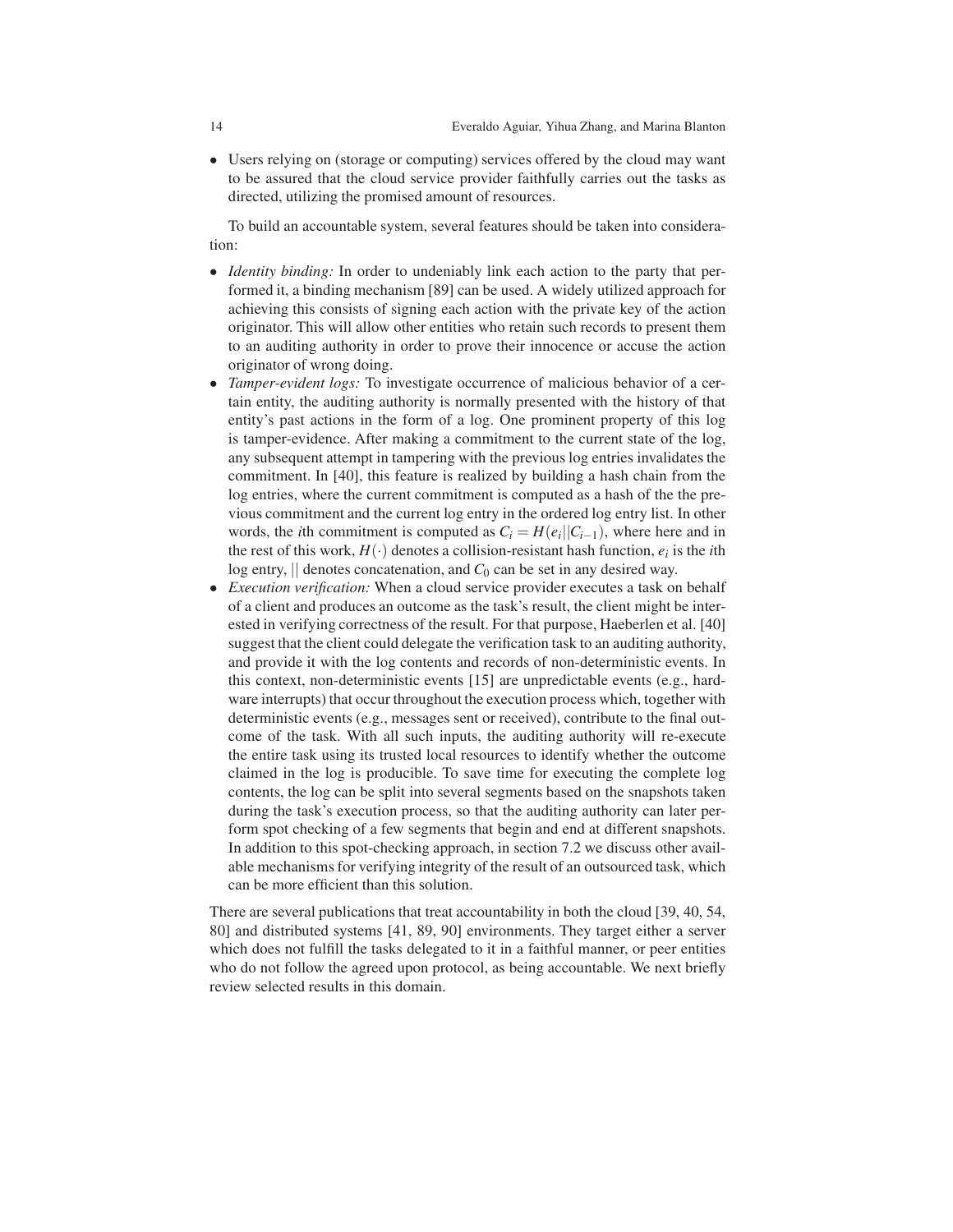Yumerefendi and Chase [90] proposed a network storage service that allows clients to access shared objects maintained by the server while achieving strong accountability. With this solution, any malicious behavior of either the server (e.g., incorrect execution of the clients' write requests) or a client (e.g., denying execution of unauthorized operations on shared data) can be captured. To assure clients' accountability, every request contains a digital signature that can be used to uniquely identify its sender and assures the integrity of the message. The collection of such signatures from all clients corresponding to their write requests constitutes the socalled action history. It is later used during an audit request on a particular object, during which the server presents a sequence of cached, signed write requests that prove to the auditor what the correct state of the object in question should be based on the actions of its clients. In that sense, after issuing write requests on a data object, a client cannot later deny his actions.

Regarding the server's accountability, the server is required to generate a new version of a data object for every write request on that object issued by a client and to organize all data objects in the form of a Merkle hash tree. In the standard Merkle hash tree structure, a leaf node corresponds to a hash value of an individual data object, and each internal node is assigned a value that corresponds to the hash of the concatenation of its children's values. For instance, a node containing two children with their respective values  $v_1$  and  $v_2$  will be assigned value  $H(v_1||v_2)$ . After building the Merkle hash tree in this manner, the server periodically publishes the root value of the Merkle hash tree to a trusted medium from which a client can independently retrieve it to verify the correctness of a requested data object as follows. When a client triggers a read request on a specific data object, the server sends the client the object itself, together with the sibling nodes that lie on the path from the leaf node (corresponding to the retrieved data object) to the root. The client then recomputes the root value based on the received information and compares it with the one retrieved from the trusted medium. If the two values match, the client is assured that the retrieved data object was indeed included in the server's data structure. To further ensure that the current content of the data object is the result of correct execution of the clients' prior write operations on the object, the client performs an audit on the object between two consecutive commitments by the server at, say, times  $t_1$  and  $t_2$ . By verifying the history of the write operations performed on the object, the client is assured of the valid transition of the object's content during the time interval  $[t_1,t_2]$ . Lastly, to prevent the server from hiding the clients' write requests on the objects it stores, the clients themselves can communicate with each other and learn whether any client's operation is missing from the action history.

Jana and Shmatikov [45] introduced an approach for verifying whether interactive web applications hosted by the cloud were executed correctly. Their design is based on two key ideas: First, it provides a mapping mechanism for transforming every HTTP request received from users through its front-end to a read or write operation on the objects stored at the back-end storage. Second, to ensure accountability when dealing with multi-user web applications, a subset of users are selected to be the "witnesses" who keep the logs of their interactions with the cloud-hosted web applications. Later, these logs are sent to a trusted verifier for examination. Since the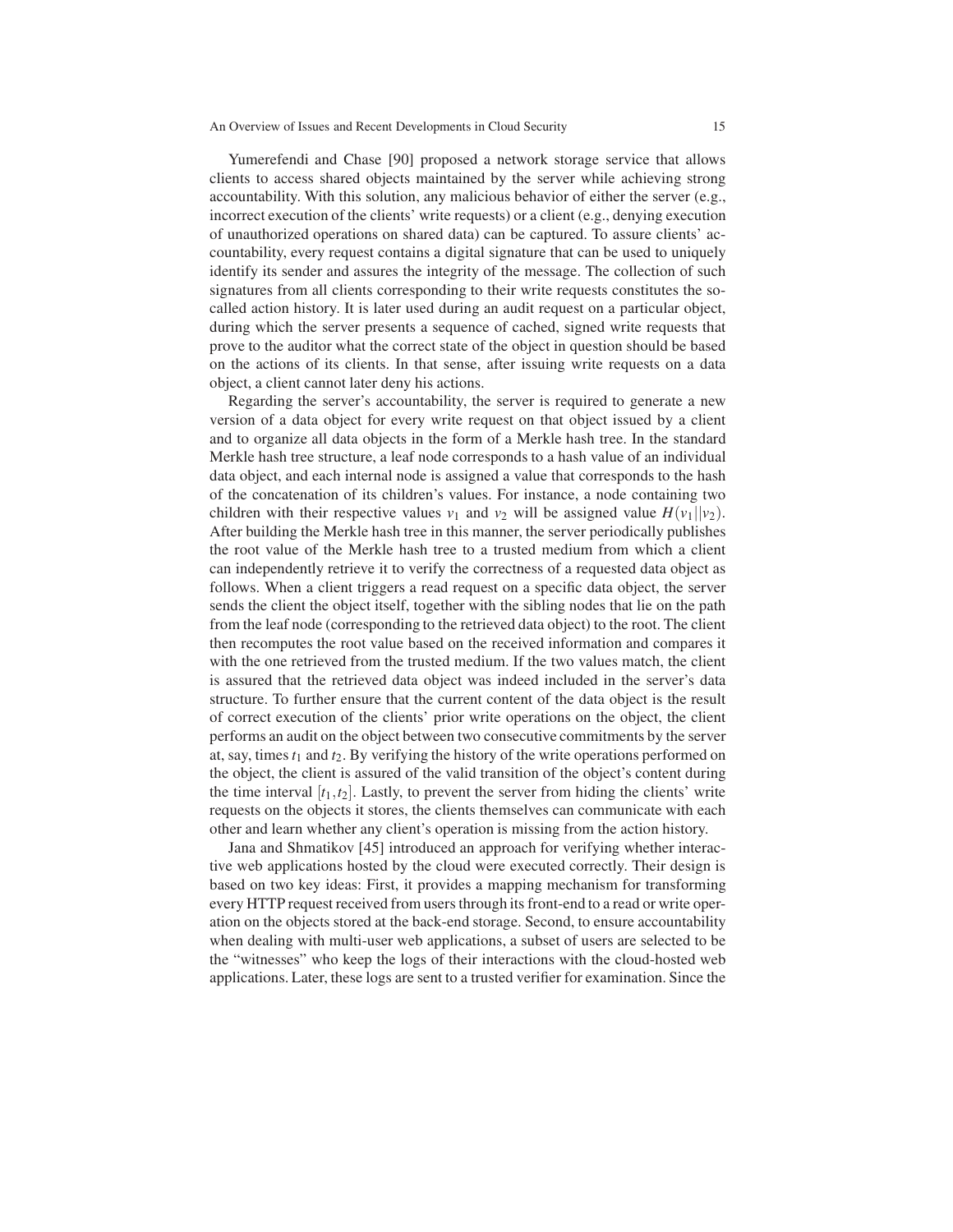witnesses cannot be distinguished by the cloud service provider from other users, if the cloud provider's faults are random and independent, then it will be highly probable that the cloud provider will tamper with requests of the witnesses and will correspondingly be detected.

Xiao and Xiao  $[86]$  proposed P-Accountability – a metric for quantifying the degree of accountability in a networked system. It was developed to provide a tradeoff between the level of accountability that can be achieved and the cost of building an accountable system. In particular, achieving perfect accountability typically involves a large amount of overhead. Furthermore, the noisy nature of network communication due to message loss and delay makes it difficult to link every event that occurred to the responsible entity. Accounting for these factors, the authors define the P-accountability metric as  $P = (\sum_{e \in E} I(e))/|E|$ , where *E* is the event set,  $e \in E$ , and  $I(e)$  returns 1 if  $e$  could be correctly traced back to the responsible entity, and 0 otherwise. Based on application demands, such as the amount of available resources and tolerable overhead, the system can specify different P values to achieve the desired level of accountability.

Recently, Sekar and Maniatis [67] proposed a systematic approach to account for the resources consumed by the cloud when executing clients' tasks. The problem the authors address in verifiable resource accounting is two-fold: (i) verifying whether the resources consumed for an outsourced task indeed matched the expenditures the client was charged for (i.e., "Did I use what I was charged for?"), and (ii) verifying whether the resource consumption can be justified based on the agreed upon policy (i.e., "Should I have used what I was charged for?"). Here, a policy determines a "reasonable" allocation of resources for a delegated workload. For instance, the client may describe an upper bound on the resources the server can dedicate to a task (which can be specified as a function of that task). The framework that the authors offer for answering these two questions relies on the use of trusted hardware. In more detail, for a given task, the server specifies the granularity of resource tracking and upon completion of the task the server generates a consumption report. The report describes the utilized resources with the specified granularity, and attestation of the hardware on which the task is run guarantees the integrity of the report. To verify the correctness of the billing, the client provides a third-party verifier with specification of the task and the server's report receives a Yes/No answer that indicates whether the server's resource usage was appropriate for the task.

#### 6 Remote Storage Protection

Cloud storage refers to the increasingly prevalent on-line storage services hosted at the cloud. Thanks to the enormous storage capacity, high availability, and stable performance offered by the cloud, the applications resorting to cloud storage range from general file storage such as archiving and backup to web operating systems and databases. Using Amazon Simple Storage Service (S3) as an example, cloud storage providers tend to offer plain file-system like interfaces to the end users without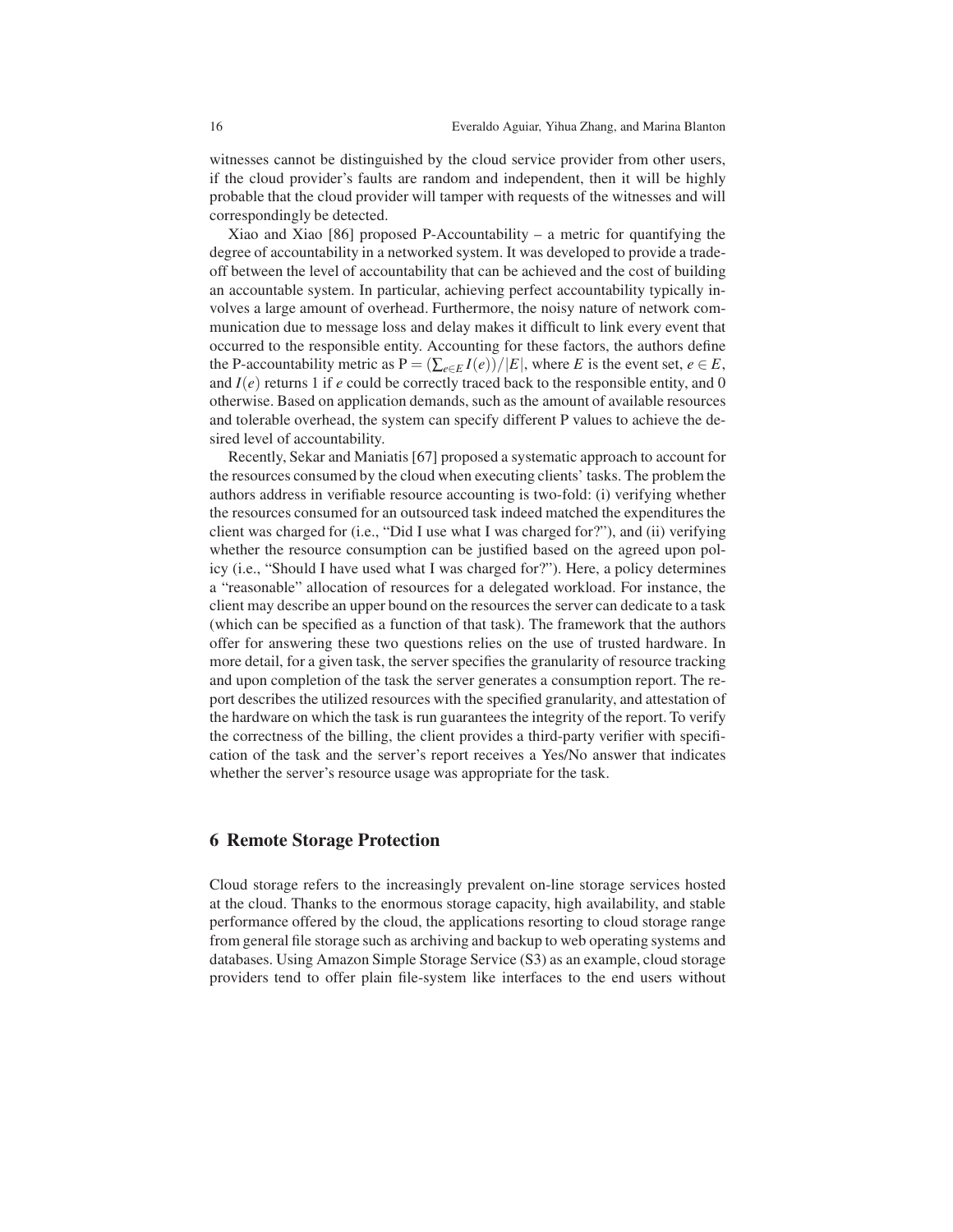exposing them to the complicated management of physical servers and facilities in which they reside. Moreover, because all storage servers of a cloud storage provider are centrally controlled through dynamic provisioning, the users are also relieved from the direct oversight of component reliability and outsider security threats.

While cloud computing offers appealing advantages, it also brings new security challenges. In particular, integrity of clients' outsourced data becomes a concern, which is caused by a lack of transparency and direct control in the cloud environment. While data confidentiality can be assured through traditional mechanisms such as encryption or secret sharing, and integrity of data transmission can be assured through data authentication, integrity of data stored in the cloud is significantly more difficult to verify. For that reason, the rest of this section deals with techniques for ensuring integrity of outsourced data.

After a client moves its data to the cloud, the client relinquishes its ultimate control over the data, which is now entirely managed by the cloud service provider. Thus, it is essential for the client to be able to verify that her data is still available at the cloud in its original form and is ready for retrieval when necessary. For instance, the client might want to make sure that her data has not been corrupted (deleted or modified) or moved to an off-line unavailable storage medium, that could be caused by either an attempt of a dishonest provider to save storage costs or by outages and security breaches within the cloud services themselves.

One possibility for assuring high availability of outsourced data is through simple replication, where a client stores its data with multiple server providers. This, however, results in unnecessarily high storage overhead and cost to the client. As an alternative, the client can store her data at a single provider, but either periodically retrieve and examine the entire data, or ask the server to periodically compute and send a one-way function of the stored data which the client then compares to a previously computed value that it expects. It is clear that these two approaches are also unsatisfactory as in the first one both the server and the user suffer from a substantial communication overhead and the second approach is prone to replay attacks by the server which can conceal the fact that the server tampered with the data. To mitigate these problems, a widely utilized approach [5, 6, 7, 13, 14, 18, 25, 27, 29, 48, 66, 69, 81, 84, 92] is to employ a challenge-response mechanism consisting of the following phases:

- *Challenge:* The client creates and sends to the cloud service provider (CSP) one or more unpredictable challenges, which are used to ensure that the CSP indeed retains the client's data at the time of auditing.
- *Response:* Upon receiving the challenge, the CSP derives its response from the challenge and the stored data, and sends the computed result back to the client.
- *Response verification:* After receiving a response from the CSP, the client compares it to the expected value that it previously pre-computed from the original data and its metadata. If the two values coincide, the client is assured that the data is stored at the CSP in its intact form.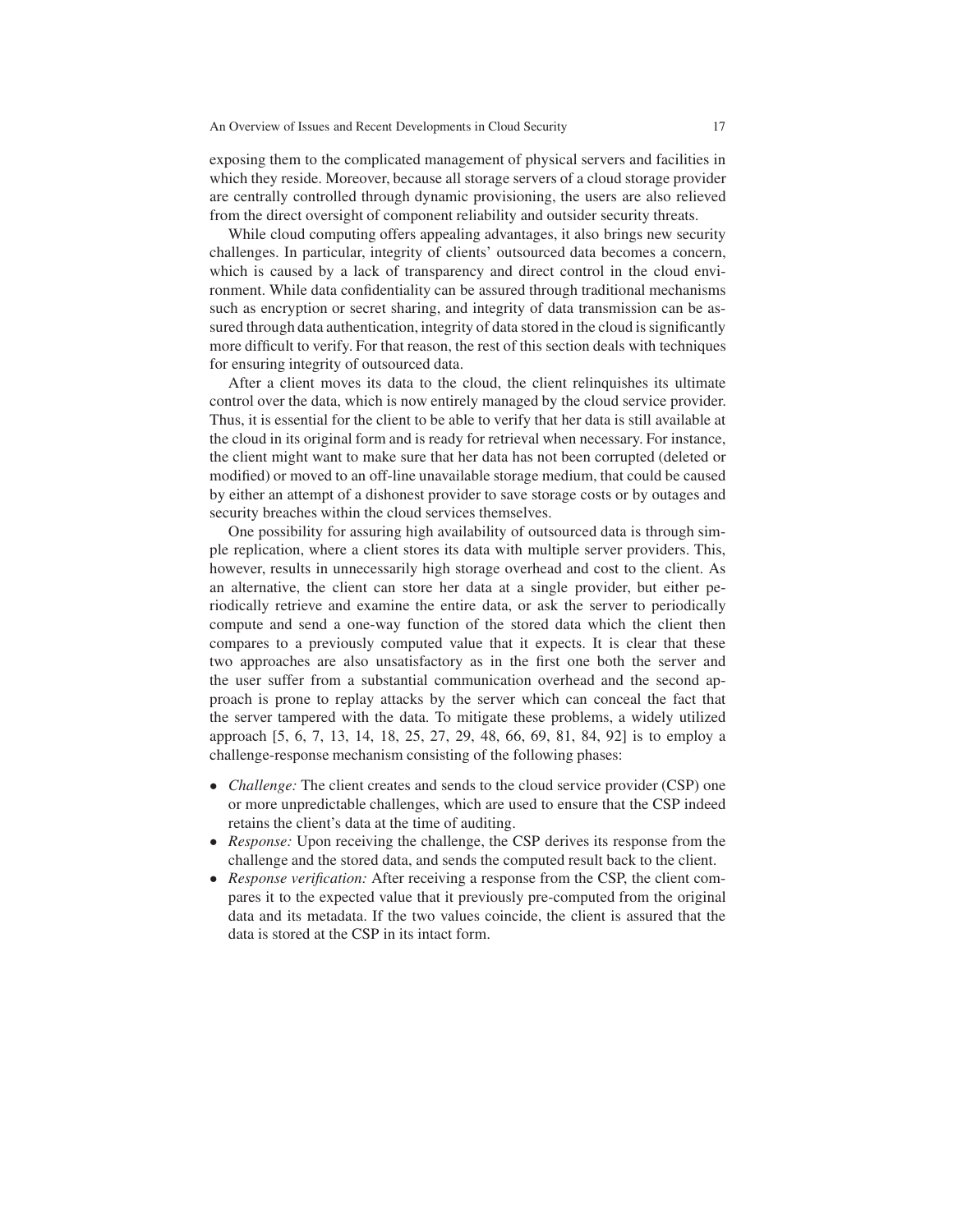A design objective of this framework is that a cloud service provider who is highly likely to store incomplete or incorrect data will be unable to respond to the challenges correctly, and thus the client will detect data integrity violations.

While security (i.e., guaranteeing that the server's misbehavior is detected) and efficiency (i.e., minimizing the client's and server's computation and communication) should be viewed as the main design criteria, in order to build a reliable and versatile protocol, it is desirable that several other properties are taken into consideration:

- *Unbounded number of audit queries:* A robust scheme should be able to support an unbounded number of audit protocol interactions to ensure that the server's misbehavior, which might occur at any time, will be detected. If a protocol only allows for a limited number of audit queries, upon reaching the limit, the client will have to retrieve the entire data from the server and re-initiate the scheme during which the data is stored at the server again. Clearly, this imposes additional overhead on clients which can be avoided.
- *Support for dynamic data operations:* In many circumstances, the data delegated to the cloud might need to be modified through the user's update requests (unlike backup archive files that are rarely modified). In this case, a protocol that works only for static operations (i.e., upload or read) is unlikely to be applicable to dynamic operations. The update operations can be insertions or deletions of new or existing blocks at arbitrary positions in the file, or modifications of existing blocks. With cloud storage, support for dynamic data operations can be of vital importance to both remote storage and database services.
- *Public verifiability:* Oftentimes, when performing integrity verification of outsourced data, the clients themselves are unreliable and are unable to consistently perform integrity checks. They may also lack necessary expertise for this task. For these reasons, it is desirable to develop mechanisms for public verification of data integrity by a trusted auditing server. The auditing server is a reliable and independent entity that challenges the cloud service provider on behalf of the clients and assures correctness of data storage, while not learning any information contained in the stored data. For improved efficiency, the auditing server could also perform batch auditing during which it simultaneously processes auditing requests from multiple users [79].

To ensure integrity of outsourced storage and address the above mentioned properties, many existing publications [5, 6, 7, 14, 18, 19, 27, 29, 43, 48, 66, 69, 78, 79, 81, 92, 94] proposed a number of techniques. In the following, we categorize prior work based on the design objectives and highlight cryptographic details and data structures used in these publications.

• *Basic scheme.* Juels and Kaliski [48] proposed one of the first solutions to this problem by implementing the basic functionality of proofs of retrievability (POR). In their sentinel-based scheme, the client first applies an error-correcting code to the original file, encrypts each file block, and then inserts a predefined number of randomly chosen sentinels into different positions in the file. Following a challenge-response protocol, the user challenges the cloud service provider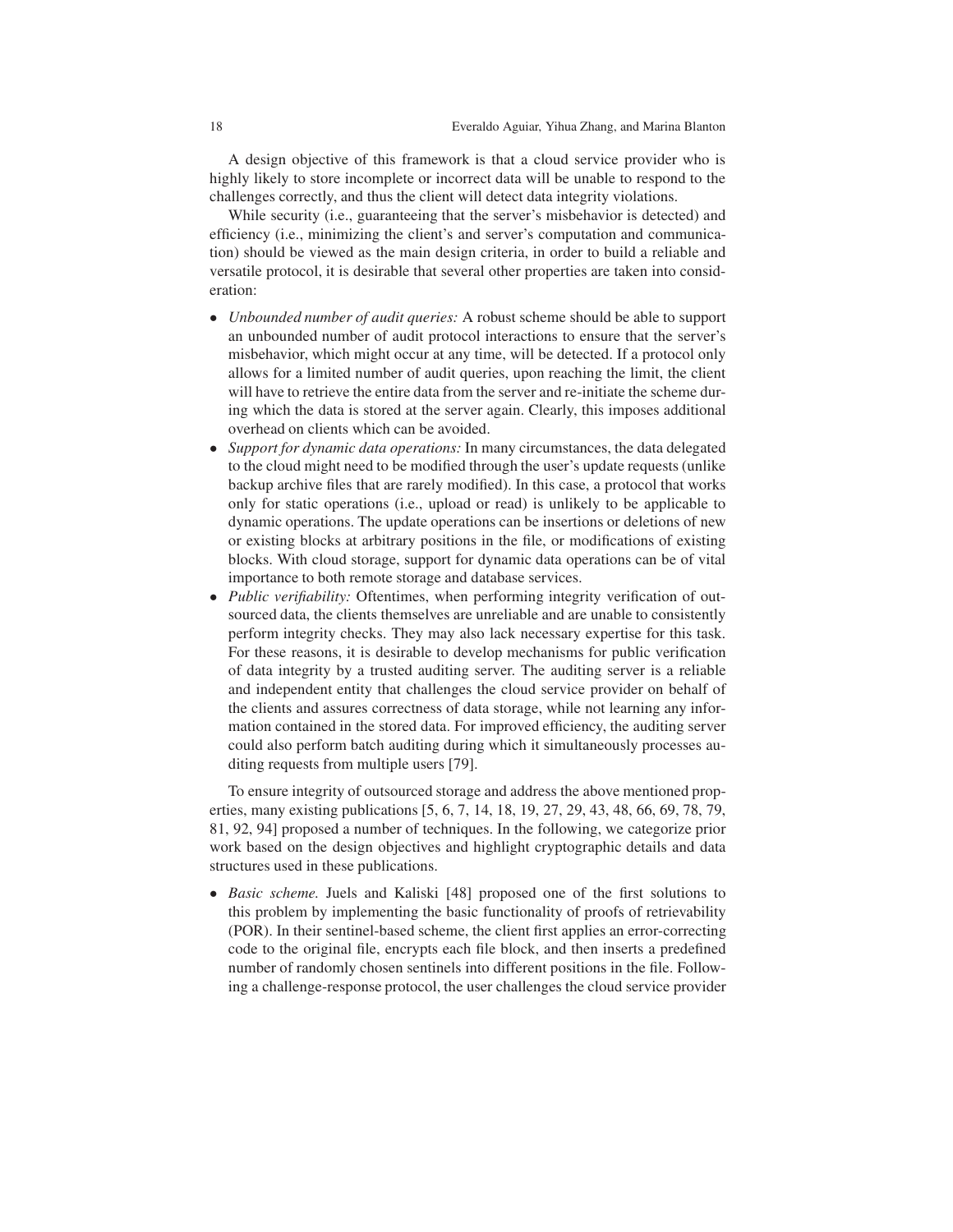by specifying a number of positions of sentinels, so that a distinct set of sentinels is selected for each challenge and their positions are unpredictable to the server. The user then requires the cloud service provider to return information about the blocks at the chosen positions and verifies their correctness by comparing the returned values with their locally stored copy. The scheme is considered secure if a server without the possession of the file can only succeed in producing correct responses with low probability. As can be expected, the security of the sentinel-based approach depends on the number of sentinels (defined by the security parameter) in each challenge, and the number may vary upon the user's demand on integrity assurance (e.g., 90% of user's data should be kept intact). Given a sufficient number of sentinels in a challenge, if the server tampers with a large portion of the file, it will inevitably corrupt some of the sentinels that are being checked and the scheme will correspondingly detect the integrity violation with high probability. Since the number of embedded sentinels is independent of the length of the file stored at the server, the communication and storage costs for verifying the file's integrity remain a small constant. Another notable feature of the scheme is that a small corruption of the file that may not be detected using the spot-checking mechanism can still be recovered using the error-correction code embedded into the file. In spite of this basic functionality, the scheme has several disadvantages: it does not permit an unbounded number of audit queries, lacks support for dynamic operations, and does not allow for public verifiability.

- *Schemes with support for public verifiability.* The solutions in [5, 29, 69, 14, 81, 79, 92] support both public verifiability and an unlimited number of auditing interactions. A common approach for achieving these two properties is to utilize the so-called homomorphic authenticators [5, 69, 81, 79]. A homomorphic authenticator is an unforgeable metadata derived from a file block, with the property that several homomorphic authenticators can be securely aggregated. When a client would like to verify the integrity of a number of file blocks, it is sufficient for the client to verify only the aggregated homomorphic authenticator that corresponds to a linear combination of the individual blocks. Since the only information necessary for carrying out verification of correct data storage using a challenge-response protocol is the client's public key and the challenge data, the auditing process can be delegated to a third party who is equipped with sufficient computing and storage resources.
- *Schemes with support for dynamic operations.* Publications [6, 29, 43, 78, 81, 94] provide schemes that support dynamic updates on the outsourced data. The work [6, 78] implemented this functionality by using carefully designed sentinels (unlike [48], where the sentinels are assigned random values) and outsourcing them together with the client's data. Another line of research [29, 81, 43, 94] that supports dynamic operations utilizes specialized data structures such as Merkle hash trees or skip lists to organize information about the data blocks outsourced to a cloud service provider. When a Merkle hash tree structure is used for this purpose, each leaf node corresponds to the hash of an individual data block in the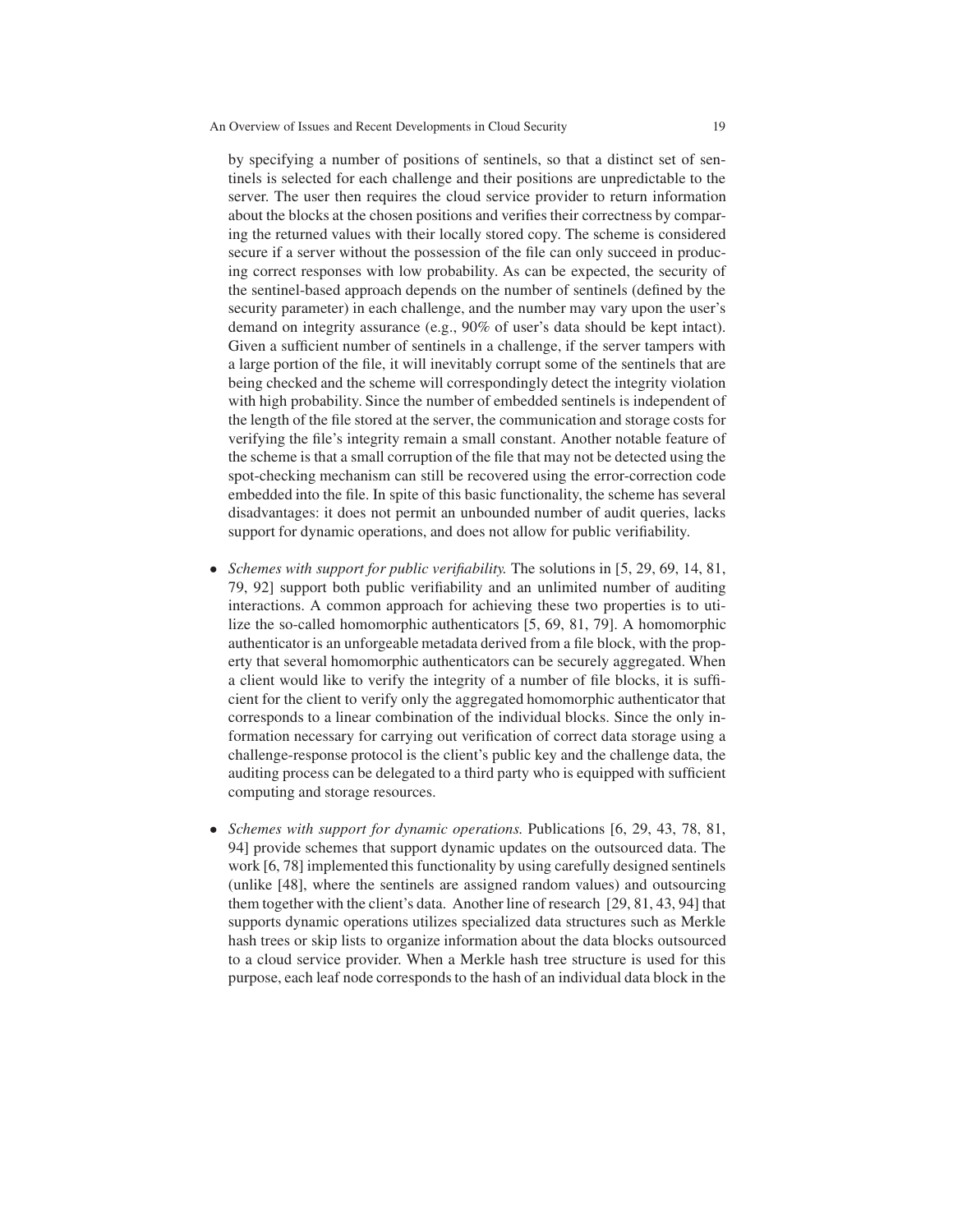file being outsourced, and each internal node is assigned a value that corresponds to the hash of the concatenation of its children's values. The client only needs to store the root value of the tree. When the client retrieves a data block from the cloud server, the server sends the values of the sibling nodes lying on the path from the data block to the root. Having this information, the client verifies the correctness of the retrieved data block by recomputing the root value and compares it to the one that it locally stores.

#### 7 Privacy and Integrity of Outsourced Computation

This section treats security issues that arise in the context of outsourced computation, and in particular, we address the broad topics of privacy and integrity protection of outsourced computation.

#### *7.1 Privacy Protection of Outsourced Computation*

As companies, individuals, and even governments increasingly outsource computation to the cloud, they knowingly relinquish the ultimate control over their data and the computation. If the computation involves proprietary, private, or otherwise sensitive data, cloud users might wish to protect the privacy of the data being used in the process, particularly when the infrastructure provider cannot be fully trusted. Although the concept of cloud computing is relatively new, privacy protection of outsourced computation has been studied for many years and most of the developments in this research area can be directly applied to the cloud architecture. There are currently a number of solutions that allow different types of operations (i.e., matrix multiplication, modular exponentiation, etc.) or more general functionality to be performed by the cloud provider on data that has been preprocessed by the user to ensure the safety of sensitive information. In what follows, we provide a more detailed description of some of these approaches.

All existing solutions in the literature can be grouped into the following categories: (1) schemes where the client outsources its computation to a single server, (2) solutions where the client uses multiple (normally two) servers for its computational task, but there is no interaction between the servers, and (3) protocols where a task is outsourced to multiple (two or more) servers that jointly carry out the computation. The solutions from the second category normally utilize two servers to ensure correctness of the result in the presence of faulty servers rather than in a more fundamental way. We start our description with the literature where the computation is outsourced to a single server followed by multi-server solutions.

Homomorphic encryption schemes have special properties that allow computation on ciphertexts to translate to meaningful operations on the plaintexts that they encrypt, and can be used in the context of secure outsourcing to a single server.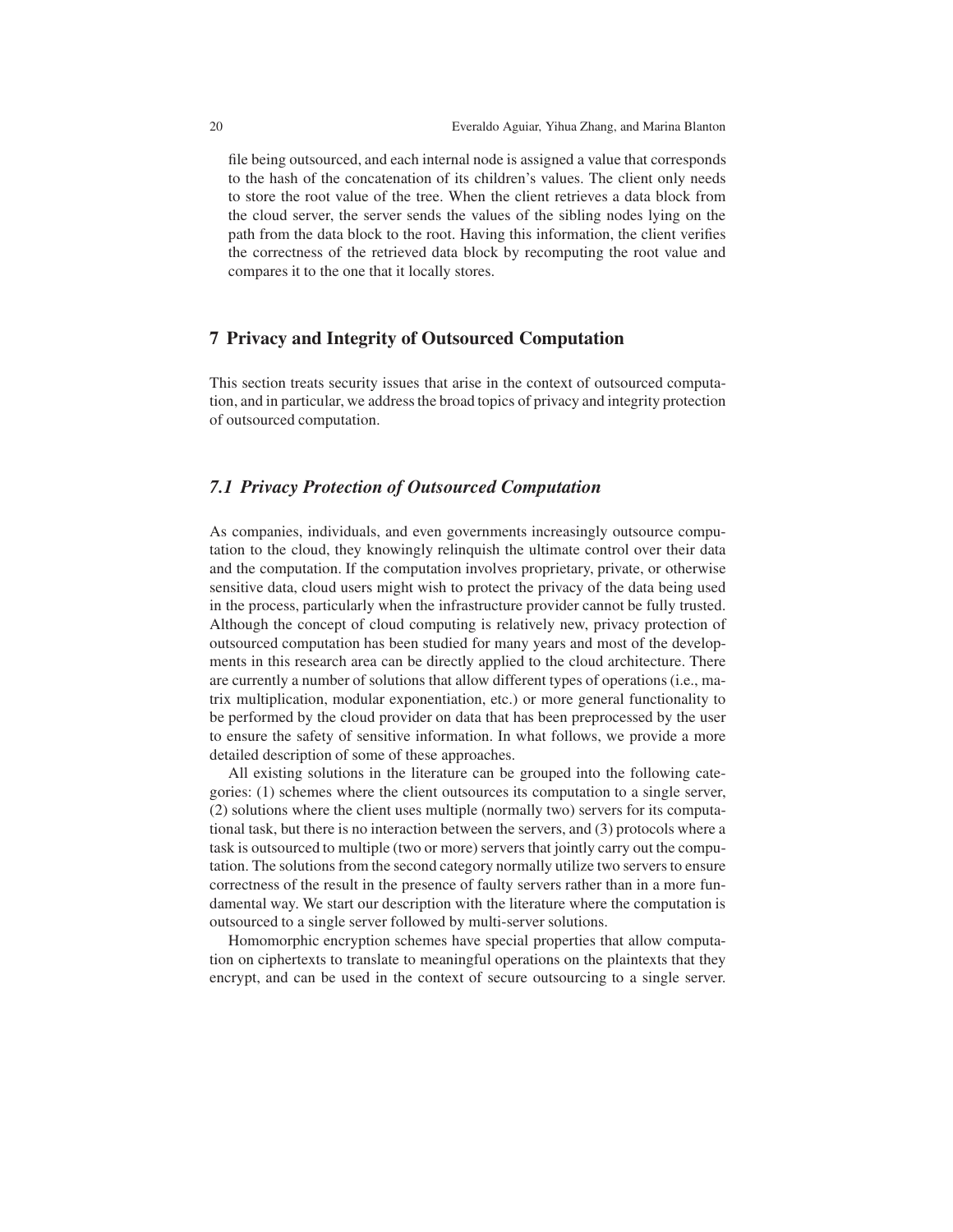While an overview of homomorphic schemes is beyond the scope of this chapter, we mention that the existing techniques have limitations either in the class of functions that are able to evaluate on the encrypted data or in their performance.

In recent years, there has been an increasing interest in privately outsourcing complex (scientific) operations. Atallah et al. [4] proposed techniques for securely outsourcing several computations, with applications ranging from linear algebra to string pattern matching. As no single proposed mechanism was broad enough to be applied to a large variety of scientific problems, that work resorts to a number of different disguise techniques that are tuned to specific situations to enable secure outsourcing of most scientific computations at low cost. In [2], the protocols for outsourcing linear algebra operations are further improved to work with a single (or multiple) external servers that, unlike in previous protocols, no longer require expensive cryptographic operations. Another attractive property of this protocol is that it allows for a continuous (and safe) chain of outsourcing. For instance, by using this technique, a client can outsource a large matrix multiplication to the cloud which in its turn, can also delegate part of that computation to another remote server. In each step the client outsourcing the computation does only linear in the size of the matrix work, and can detect any attempt by the server to corrupt the answer.

As we next proceed with techniques for secure outsourcing to multiple servers, where the servers jointly carry out the computation, we note that many techniques from secure multi-party computation (SMC) can be used in this setting. Their overview, however, is beyond the scope of this chapter. We only mention that the client often can split its input between the computational servers, who can then proceed with the secure computation and return the result to the client.

We also mention works that deal with important applications. Atallah et al. [3] describe a secure outsourcing technique via which a client that does not have the necessary computational power can outsource large sequence comparisons (e.g., DNA matching) to two remote computing nodes, such that the result of the comparison and the two sequences being compared are known only by the client. This problem was revisited in [11], where a solution of improved performance was put forth. Also, the work [10] describes the means by which oblivious evaluation of a finite automaton on a private input can be securely outsourced to two or more servers. Though there are many operations that can be approached by the given technique such as searching for a regular expression in a database, the paper focuses on DNA searching and gives optimizations for that specific setting.

Finally, a couple of recent publications propose privacy-preserving architectures for MapReduce-based [26] computation. The work by Roy et al. [64] recognized the need for an automated system that could be used by clients with no knowledge of security to enforce personalized access control policies to their data. With that premise, the authors designed and implemented Airavat, which incorporated the mandatory access control features of SELinux to MapReduce, and also provided measures to avoid the leakage of information through the output of computations. Zhang et al. [93] considered a slightly different scenario, in which a given entity wishes to outsource a large computation where only a portion of the data is sensitive and needs to be processed by a private cloud, whereas the remaining information can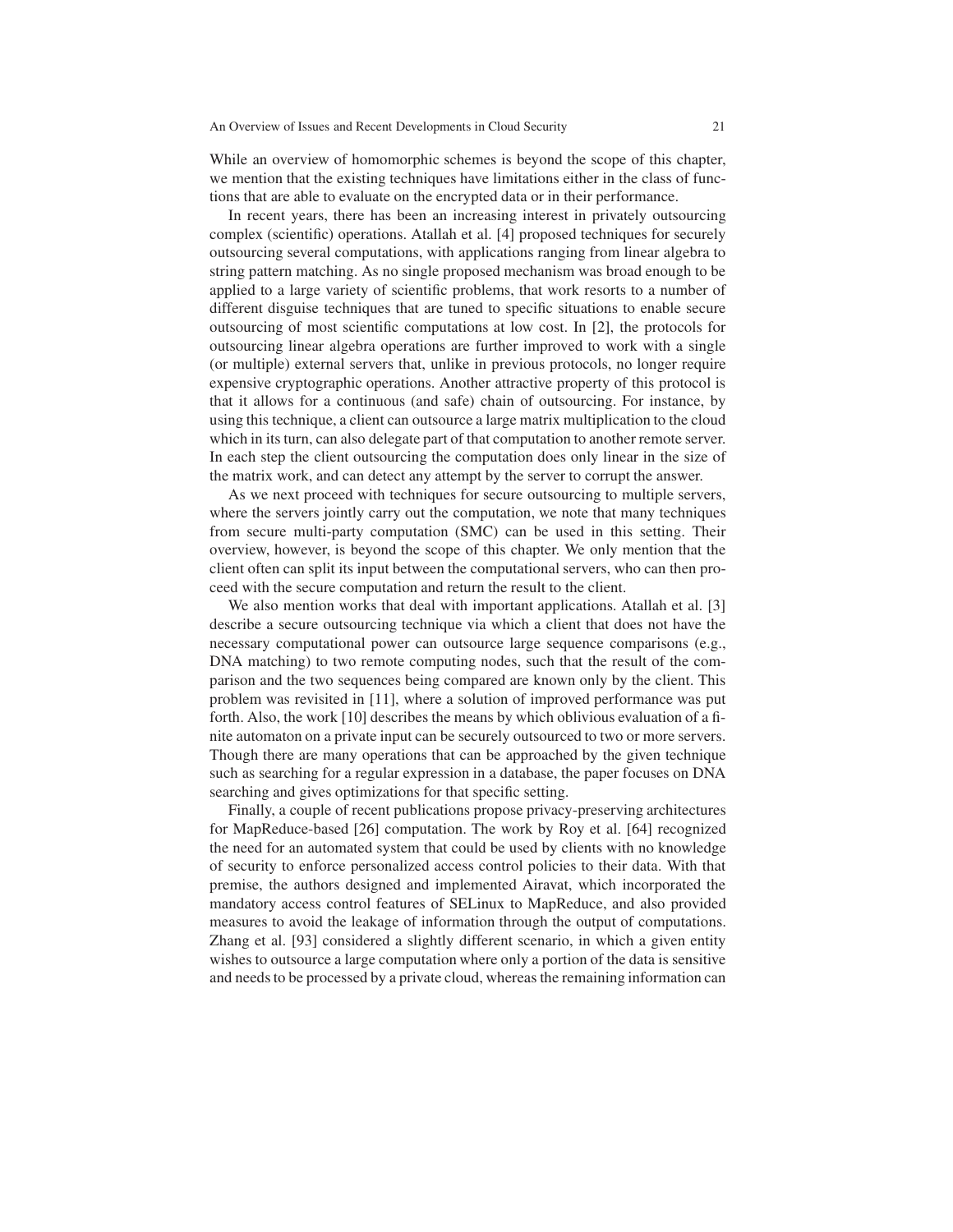be safely outsourced to a public cloud. Also building upon MapReduce, the authors proposed Sedic, a generic secure computing framework for hybrid clouds. Sedic allows the end user to continue to use the legacy data-processing code with the added functionality of having the data being automatically partitioned between private and public and adequately outsourced according to that labeling. Several techniques are also suggested in order to maximize the amount of computation done in the public cloud side, which increases the overall performance.

#### *7.2 Outsourced Verifiable Computation*

As mentioned earlier, a prominent advantage of the cloud paradigm is providing computing resources to resource-constrained users who are now able to outsource their computation-intensive tasks to the cloud with abundant processing, storage, and bandwidth resources. With this architecture, however, the clients no longer have direct control over the outsourced data and computation, and there is a lack of transparency in the current cloud services. The cloud provider can be incentivized to delete rarely accessed data or skip some of the computations to conserve resources (for financial or other reasons), which is especially true for volunteer-based computational clouds. Furthermore, unintentional data or computation corruption might also take place for a variety of reasons including malware, security break-ins, etc. From that perspective, it is important for the clients to be able to verify the correctness of the result of the outsourced task. Furthermore, the verification mechanism should be such that it does not require the client to perform a computation comparable in size to the outsourced task itself. Techniques that enable verification of correctness of the result for outsourced computation are treated in this section.

To formulate the problem, a client delegates the task of computing  $f(x)$  for a set of inputs  $X = \{x_1, x_2, \ldots, x_n\}$  to a cloud service provider. A dishonest cloud provider evaluates the function on a subset of the inputs  $X' \subset X$ , and for the rest of the inputs it returns the result of evaluation of  $f'(\cdot)$ , where  $f'(\cdot)$  is cheaper to compute than  $f(.)$ . This type of behavior is termed "lazy." Alternatively, a part of the result might be corrupt, but normally it is assumed that the cloud server will not maliciously modify the result (by performing work equivalent to or exceeding that of computing the result correctly). After receiving the results, the client would like to verify the output in an efficient manner and detect any deviation from the prescribed computation by the cloud provider.

Prior literature contains a number of techniques [2, 9, 76, 28, 35, 37, 50, 53, 55, 73, 82, 85] for efficiently verifying the result of an outsourced computing task. We categorize them into two groups based on the type of computation to which the techniques are applied.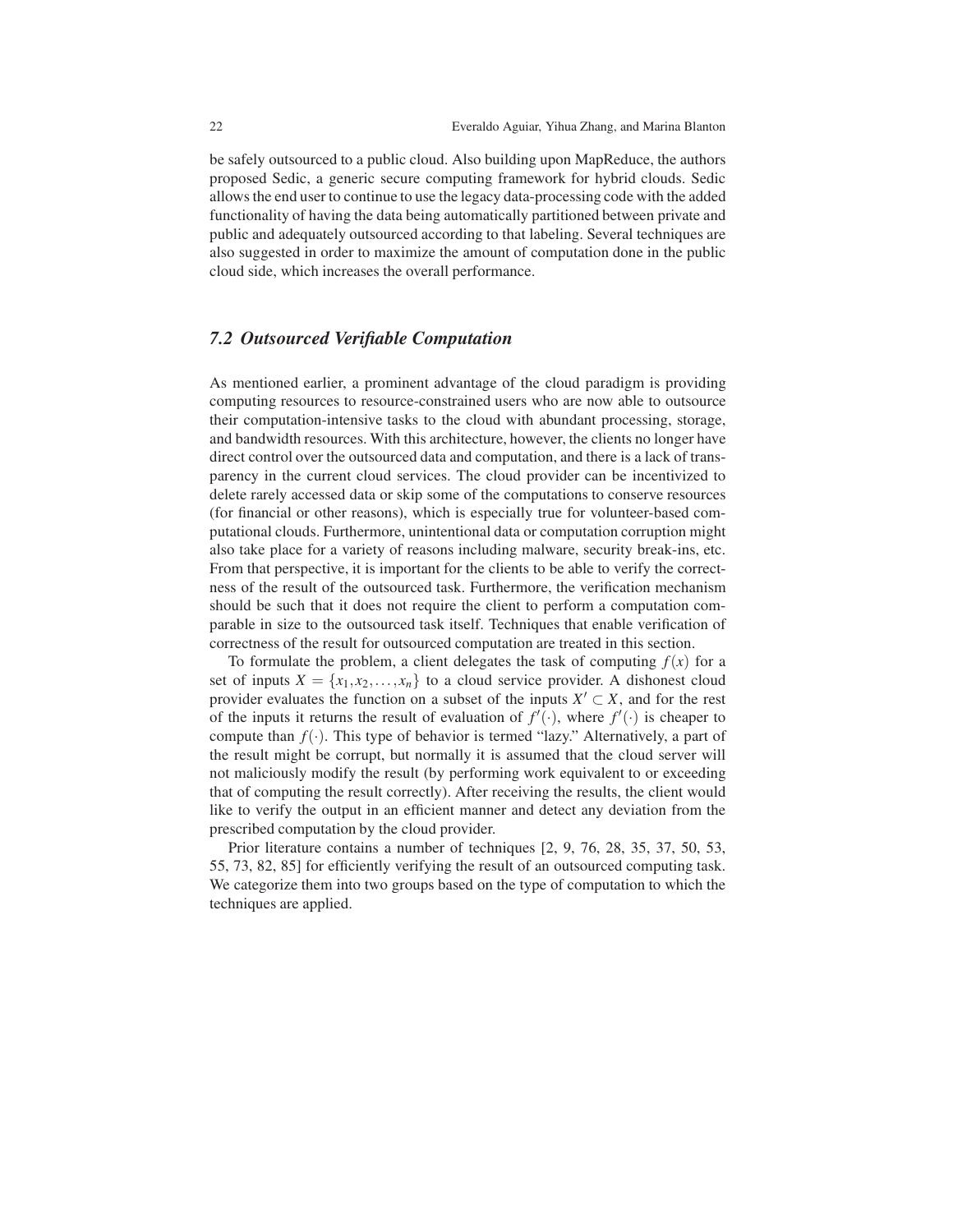#### 7.2.1 Function-Independent Computation

The techniques in this category can be applied to general types of computation. The common approach of these techniques consists of assigning the extra workload to the server that is identical to computation being outsourced, and later analyzing the computation results of both the original task and additional workload to determine any deviation from the prescribed computation by the service provider. This extra workload can take the form of either insertion of so-called ringers [35, 28, 50] or duplicate task execution [36, 73, 37, 53, 82, 85]. We provide additional descriptions of some of the typical mechanisms.

Insertion of ringers was among the first proposals for addressing this problem and is now commonly used. Ringer  $r$  [35] in this context, is a value chosen by the client in the domain of the function *f* that it outsources to a server, and the client is assumed to be equipped with the knowledge of  $f(r)$ .<sup>1</sup> Furthermore, the computational server should be unable to distinguish ringers from the inputs of the original task. As a result, if the cloud provider corrupts a non-negligible portion of the computation, then with high probability, it will tamper with the computation of the ringers, which will be detected by comparing the returned results with the client's pre-computed  $f(r)$ . Golle and Mironov [35] applied the ringer-based technique to search for rare events for the computation that involved inverting a one-way function *h* (i.e., the client outsources the computation of  $h^{-1}$ ).

Szajda et al. [73] used an alternative technique that consists of duplicate task execution for a number of sequential workloads that can be subdivided into independent sub-tasks. The approach assumes that multiple servers which do not collude with each other, execute a task on behalf of a client. To guarantee redundancy, it is also necessary that the number of servers is greater than the number of workloads. Under these assumptions, the proposed mechanism guarantees that the result of the outsourced computation is correct with high probability. By the law of large numbers, the correct result for each sub-task is highly likely to be the result returned by the majority of the servers; the correct computational task can then be ascertained.

Canetti et al. [17] recently proposed a general strategy for verifiable task outsourcing where a client outsources the computation to multiple servers and is guaranteed to obtain the correct result as long as at least one server is honest. The approach proposed by the authors works as follows: Given the number of instructions that compose the computation task, the client uses a binary search to determine the exact location where the intermediate states of two (or more) executions begin to disagree. Upon locating the inconsistency, the client is able to determine which execution was correct by carrying out one step of the computation himself. One requirement of this scheme is that execution of the delegated task must be fully deterministic as it will be non-trivial to distinguish an outcome that is incorrect as a result of a stochastic event from an outcome that is incorrect as a result of a malicious event. In addition, Gennaro et al. [32] and Chung et al. [23] recently proposed solutions that explicitly combine privacy with integrity verification of outsourced

<sup>&</sup>lt;sup>1</sup> We note that our definition of a ringer is different from the original definition in [35] to ensure that it can be applied to any functionality  $f$  that the client wishes to outsource.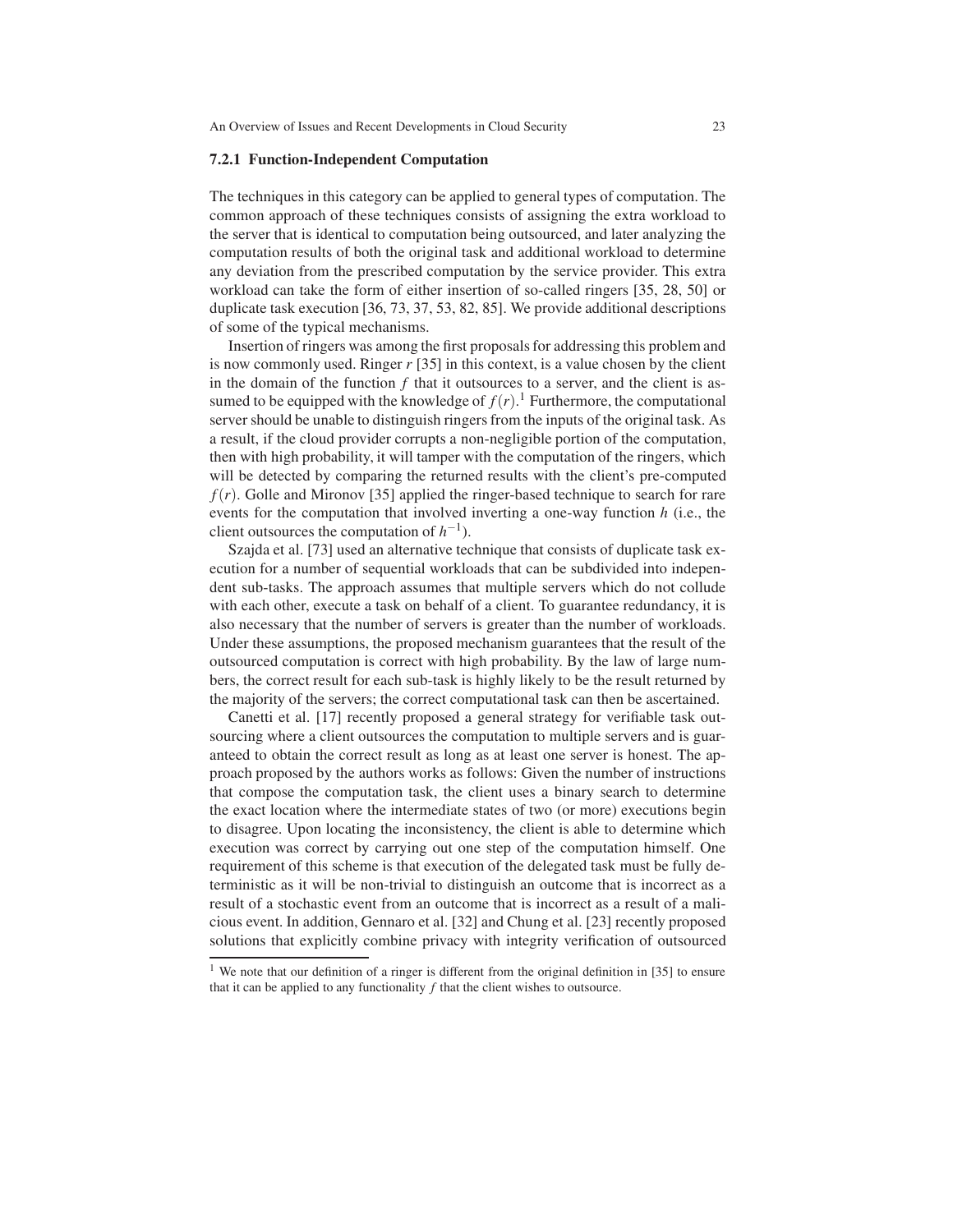computation and are applicable to any computable function. Gennaro et al. [32] describe a non-interactive verifiable computation outsourcing scheme that combines Yao's garbled circuit evaluation [88] with a fully homomorphic encryption scheme (e.g., Gentry's proposal [34]). Because evaluating a garbled circuit on two different inputs cannot provide adequate security, the authors propose that the circuit is evaluated on encrypted inputs. That is, after creating a garbled Boolean circuit for the desired functionality, the client stores it at the server. When the client desires to evaluate the circuit on an input, it encrypts the labels associated with the circuit's input bits using the public key of a fully homomorphic encryption scheme and sends the encrypted labels to the server. The cloud server evaluates the function on the encrypted data using the homomorphic properties of the encryption scheme. After the server evaluates the entire function and returns encryptions of the output wire labels to the client, the client decrypts the ciphertexts, recovers the labels, and interprets the result.

Setty et al. [68] recently proposed another type of general strategy for verifiable outsourced computation based on an argument system with probabilistically checkable proofs (PCP). In an argument system, a computationally bounded prover tries to convince the verifier that the delegated computation was computed correctly, and with PCP, the verifier is able to guarantee correctness of the outsourced computation with high probability by probing only a constant number of positions within the proof. The solution builds on the work of Kilian [51, 52] in which the prover is asked to make a commitment to his computation that should be consistent with the queries that will be issued afterwards by the verifier. Setty et al. constructed a scheme that aims to work for a general computation with practical performance by incorporating several efficiency improvements to the naive implementation of [44]. The improvements include using arithmetic circuits with compact gates instead of Boolean circuits to represent the function, and amortizing the verifier's query costs through batching.

#### 7.2.2 Function-Specific Computation

The techniques in this category exploit knowledge of the domain function of the computation to efficiently validate the results of an outsourced task. Algebraic computations [9, 2] and linear programming [76] are typical computation domains that have been studied in some depth. Also, many of the available techniques combine privacy protection of the data used throughout the outsourced computation with verification of the result of the computation.

Wang et al. [76] proposed a result verification mechanism for linear programming (LP) in cloud computing. In this approach, outsourcing the computation of linear programming means sending all parameters of the LP problem to the cloud service provider in obfuscated form to preserve privacy. To verify the returned solution, [76] utilizes the duality theorem to construct a secondary LP problem and derive necessary and sufficient conditions for an outcome to be valid. By outsourcing these two LP problems to the cloud service provider and later comparing the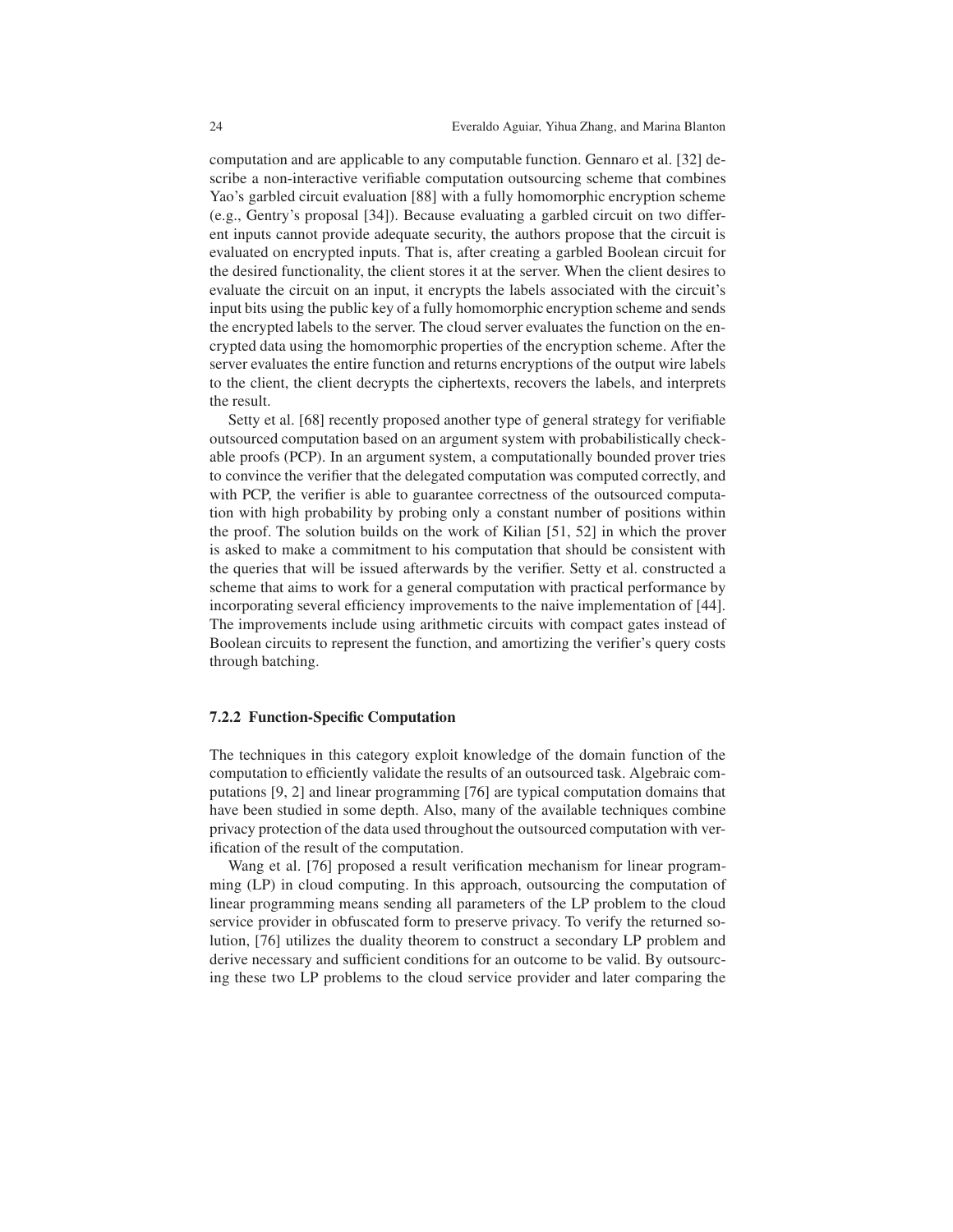returned results, the client can verify the correctness of the original LP problem. In a similar vein, Benjamin et al. [9] and Atallah et al. [2] proposed solutions that deal with secure and private outsourcing of linear algebra computations (matrix multiplication).

Blanton et al. [12] recently studied the problem of verifiable outsourcing of largescale biometric computations. The authors treat the computation of all-pairs distances between two sets of biometric data that produces a distance matrix, as well as the corresponding distribution computation that calculates the frequency of each distinct distance appearing in the distance matrix. The work focuses on three distance metrics, namely the Hamming distance, the Euclidean distance, and the set intersection cardinality. In this solution, to verify the integrity of both the all-pairs and the distance distribution computation, the client inserts fake biometric items into the computation, which are indistinguishable from the real biometric items in the datasets. The fake biometrics are carefully designed so that the range of distances between two real biometric items is separated from the range of distances between real and fake biometrics. By comparing several values returned by the server with their expected values that the client precomputes, the client achieves the desired level of assurance that the remaining values were computed honestly.

In addition to the above literature, [8] provides verifiable computation schemes for evaluation of high degree polynomials, which can also be applied to verifiable keyword searches and proofs of retrievability. Another work [59] develops a mechanism for verifying the result of outsourced set operations using authenticated data structures, with applications ranging from efficient verification of keyword search to database queries. Finally, Wang et al. [77] proposed a solution for securely outsourcing large-scale systems of linear equations. The solution is based on an iterative method and incurs only  $O(n)$  local computations on the customer's side for a linear system with  $n \times n$  coefficient matrix.

#### 8 Conclusions

Cloud security has emerged as an important topic both in the research community and in practice due to the recent rapid growth in the availability and popularity of cloud computing and storage providers. It is often cited as a top reason for hesitance in adopting cloud computing services by companies and is a difficult problem that re-surfaces old security issues and brings new ones. In the attempt to bring wider attention to the topic, this work provides the first comprehensive treatment of the area by providing a literature overview of cloud security as well as secure remote storage and computation. The topics covered in this survey include:

- authentication and authorization attacks and countermeasures
- virtualization-related security issues
- denial of service attacks
- solutions that address accountability
- schemes for integrity verification of remote storage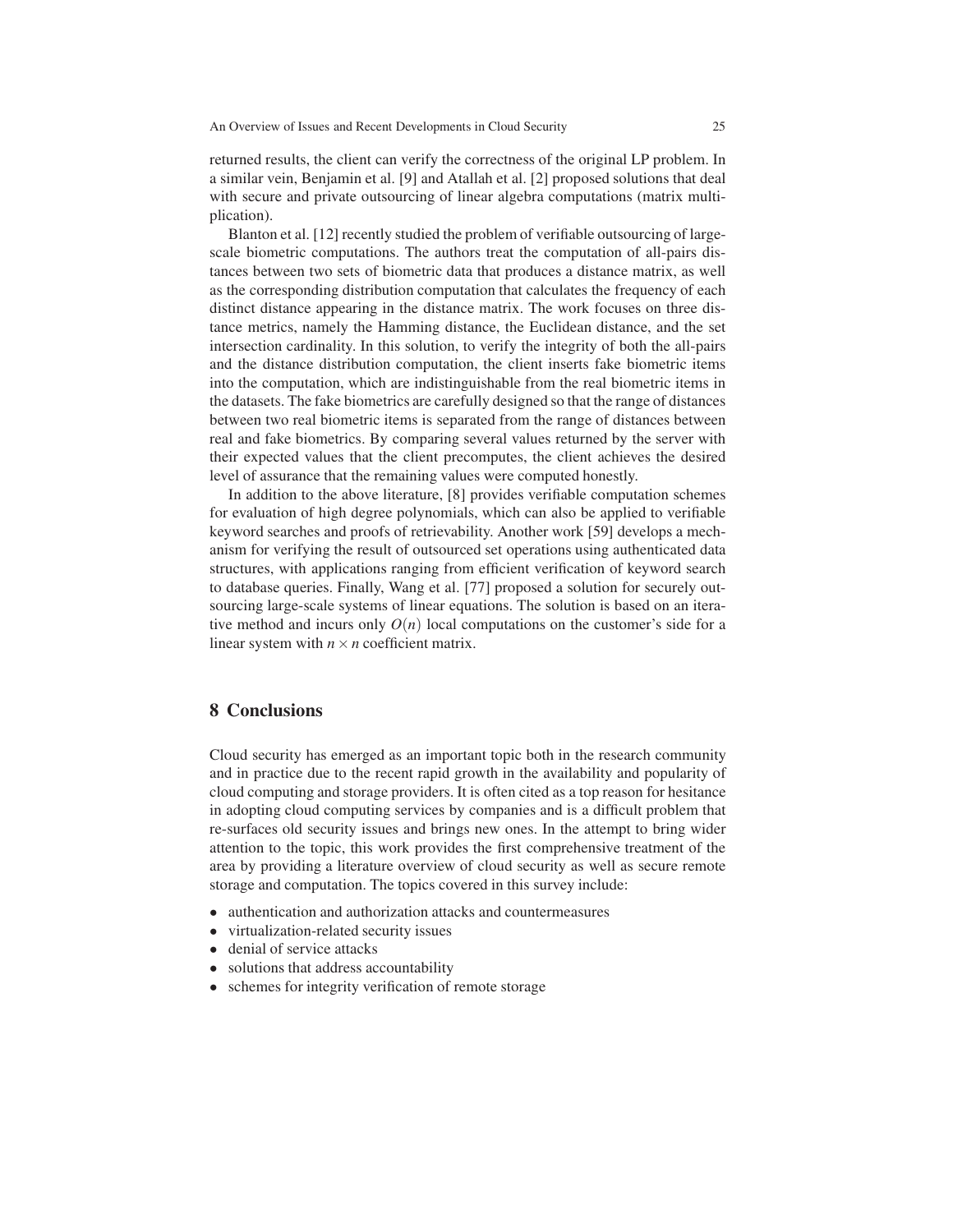• techniques for privacy and integrity protection of outsourced computation.

As the field matures, we expect to see techniques for more complex and interoperable cloud interactions such as multi-user access to remote storage and tasks' configuration automation for use with cloud providers, which will need to be treated in the security literature as well.

Acknowledgements This work was supported in part by the Air Force Office of Scientific Research (AFOSR) under Grant No. AFOSR-FA9550-09-1-0223.

#### References

- 1. Armbrust, M., Fox, A., Griffith, R., Joseph, A., Katz, R., Konwinski, A., Lee, G., Patterson, D., Rabkin, A., Zaharia, M.: Above the clouds: A Berkeley view of cloud computing. Tech. Rep. UCB/EECS-2009-28, University of California at Berkeley (2009)
- 2. Atallah, M., Frikken, K.: Securely outsourcing linear algebra computations. In: Proceedings of the 5th ACM Symposium on Information, Computer and Communications Security, ASI-ACCS'10, pp. 48–59. ACM, New York, NY, USA (2010). DOI 10.1145/1755688.1755695
- 3. Atallah, M., Li, J.: Secure outsourcing of sequence comparisons. International Journal of Information Security 4(4), 277–287 (2005)
- 4. Atallah, M., Pantazopoulos, K., Rice, J., Spafford, E.: Secure outsourcing of scientific computations. Advances in Computers 54, 216–272 (2001)
- 5. Ateniese, G., Burns, R., Curtmola, R., Herring, J., Kissner, L., Peterson, Z., Song, D.: Provable data possession at untrusted stores. In: Proceedings of the 14th ACM Conference on Computer and Communications Security, CCS'07, pp. 598–609. ACM, New York, NY, USA (2007). DOI 10.1145/1315245.1315318
- 6. Ateniese, G., Di Pietro, R., Mancini, L., Tsudik, G.: Scalable and efficient provable data possession. In: Proceedings of the 4th International Conference on Security and Privacy in Communication Networks, SecureComm'08, pp. 9:1–9:10. ACM, New York, NY, USA (2008). DOI 10.1145/1460877.1460889
- 7. Ateniese, G., Kamara, S., Katz, J.: Proofs of storage from homomorphic identification protocols. In: Proceedings of the 15th International Conference on the Theory and Application of Cryptology and Information Security: Advances in Cryptology, ASIACRYPT'09, pp. 319– 333. Springer-Verlag, Berlin, Heidelberg (2009). DOI 10.1007/978-3-642-10366-7 19
- 8. Benabbas, S., Gennaro, R., Vahlis, Y.: Verifiable delegation of computation over large datasets. In: Proceedings of the 31st Annual Conference on Advances in Cryptology, CRYPTO'11, pp. 111–131. Springer-Verlag, Berlin, Heidelberg (2011)
- 9. Benjamin, D., Atallah, M.: Private and cheating-free outsourcing of algebraic computations. In: Proceedings of the 6th Annual Conference on Privacy, Security and Trust, PST'08, pp. 240–245. IEEE Computer Society, Washington, DC, USA (2008). DOI 10.1109/PST.2008.12
- 10. Blanton, M., Aliasgari, M.: Secure outsourcing of DNA searching via finite automata. In: Proceedings of the Annual IFIP WG 11.3 Working Conference on Data and Applications Security, DBSec'10, pp. 49–64. Springer-Verlag, Berlin, Heidelberg (2010). DOI 10.1007/ 978-3-642-13739-6 4
- 11. Blanton, M., Atallah, M., Frikken, K., Malluhi, Q.: Secure and efficient outsourcing of sequence comparisons. In: Proceedings of the European Symposium on Research in Computer Security, ESORICS'12, pp. 505–522. Springer-Verlag, Berlin, Heidelberg (2012). DOI 10.1007/978-3-642-33167-1 29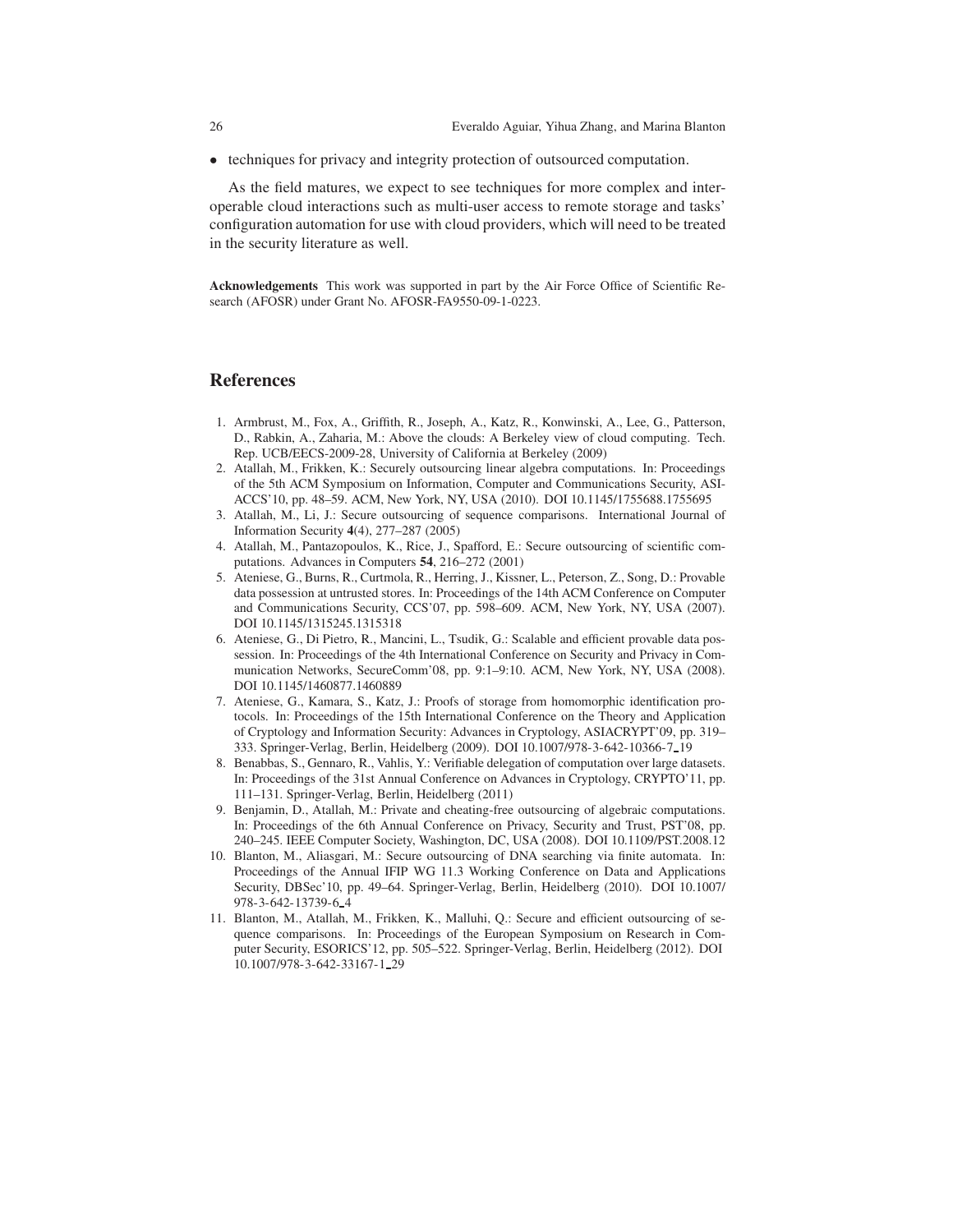An Overview of Issues and Recent Developments in Cloud Security 27

- 12. Blanton, M., Zhang, Y., Frikken, K.: Secure and verifiable outsourcing of large-scale biometric computations. In: Proceedings of the IEEE International Conference on Information Privacy, Security, Risk and Trust, PASSAT'11, pp. 1185–1191 (2011). DOI 10.1109/PASSAT/ SocialCom.2011.13
- 13. Bowers, K., Juels, A., Oprea, A.: HAIL: A high-availability and integrity layer for cloud storage. In: Proceedings of the 16th ACM Conference on Computer and Communications Security, CCS'09, pp. 187–198. ACM, New York, NY, USA (2009). DOI 10.1145/1653662. 1653686
- 14. Bowers, K., Juels, A., Oprea, A.: Proofs of retrievability: Theory and Implementation. In: Proceedings of the ACM Workshop on Cloud Computing Security, CCSW'09, pp. 43–54. ACM, New York, NY, USA (2009). DOI 10.1145/1655008.1655015
- 15. Bressoud, T., Schneider, F.: Hypervisor-based fault tolerance. In: Proceedings of the 15th ACM Symposium on Operating Systems Principles, SOSP'95, pp. 1–11. ACM, New York, NY, USA (1995). DOI 10.1145/224056.224058
- 16. Bugiel, S., Nürnberger, S., Pöppelmann, T., Sadeghi, A.R., Schneider, T.: AmazonIA: When elasticity snaps back. In: Proceedings of the 18th ACM Conference on Computer and Communications Security, CCS'11, pp. 389–400. ACM, New York, NY, USA (2011). DOI 10.1145/2046707.2046753
- 17. Canetti, R., Riva, B., Rothblum, G.: Practical delegation of computation using multiple servers. In: Proceedings of the 18th ACM Conference on Computer and Communications Security, CCS'11, pp. 445–454. ACM, New York, NY, USA (2011). DOI 10.1145/2046707. 2046759
- 18. Chang, E., Xu, J.: Remote integrity check with dishonest storage server. In: Proceedings of the 13th European Symposium on Research in Computer Security, ESORICS'08, pp. 223– 237. Springer-Verlag, Berlin, Heidelberg (2008). DOI 10.1007/978-3-540-88313-5 15
- 19. Chen, B., Curtmola, R., Ateniese, G., Burns, R.: Remote data checking for network codingbased distributed storage systems. In: Proceedings of the ACM Cloud Computing Security Workshop, CCSW'10, pp. 31–42. ACM, New York, NY, USA (2010). DOI 10.1145/1866835. 1866842
- 20. Chen, Y., Paxson, V., Katz, R.: What's new about cloud computing security? Tech. Rep. UCB/EECS-2010-5, Electrical Engineering and Computer Sciences, University of California at Berkeley (2010). URL http://bit.ly/ThcYr3
- 21. Chow, R., Golle, P., Jakobsson, M., Shi, E., Staddon, J., Masuoka, R., Molina, J.: Controlling data in the cloud: Outsourcing computation without outsourcing control. In: Proceedings of the ACM Cloud Computing Security Workshop, CCSW'09, pp. 85–90. ACM, New York, NY, USA (2009). DOI 10.1145/1655008.1655020
- 22. Christodorescu, M., Sailer, R., Schales, D., Sgandurra, D., Zamboni, D.: Cloud security is not (just) virtualization security. In: Proceedings of the ACM Cloud Computing Security Workshop, CCSW'09, pp. 97–102. ACM, New York, NY, USA (2009). DOI 10.1145/1655008. 1655022
- 23. Chung, K.M., Kalai, Y., Vadhan, S.: Improved delegation of computation using fully homomorphic encryption. In: Proceedings of the 30th Annual Conference on Advances in Cryptology, CRYPTO'10, pp. 483–501. Springer-Verlag, Berlin, Heidelberg (2010)
- 24. Clark, D., Wilson, D.: A comparison of commercial and military computer security policies. In: Proceedings of the IEEE Symposium on Security and Privacy, pp. 184–194 (1987). DOI 10.1109/SP.1987.10001
- 25. Curtmola, R., Khan, O., Burns, R., Ateniese, G.: MR. PDP: Multiple-replica provable data possession. In: Proceedings of the 28th International Conference on Distributed Computing Systems, ICDCS'08, pp. 411–420. IEEE Computer Society, Washington, DC, USA (2008). DOI 10.1109/ICDCS.2008.68
- 26. Dean, J., Ghemawat, S.: MapReduce: Simplified data processing on large clusters. Communications of the ACM 51(1), 107–113 (2008). DOI 10.1145/1327452.1327492
- 27. Dodis, Y., Dadhan, S., Wichs, D.: Proofs of retrievability via hardness amplification. In: Proceedings of the 6th Theory of Cryptography Conference, TCC'09, pp. 109–127. Springer-Verlag, Berlin, Heidelberg (2009). DOI 10.1007/978-3-642-00457-5 8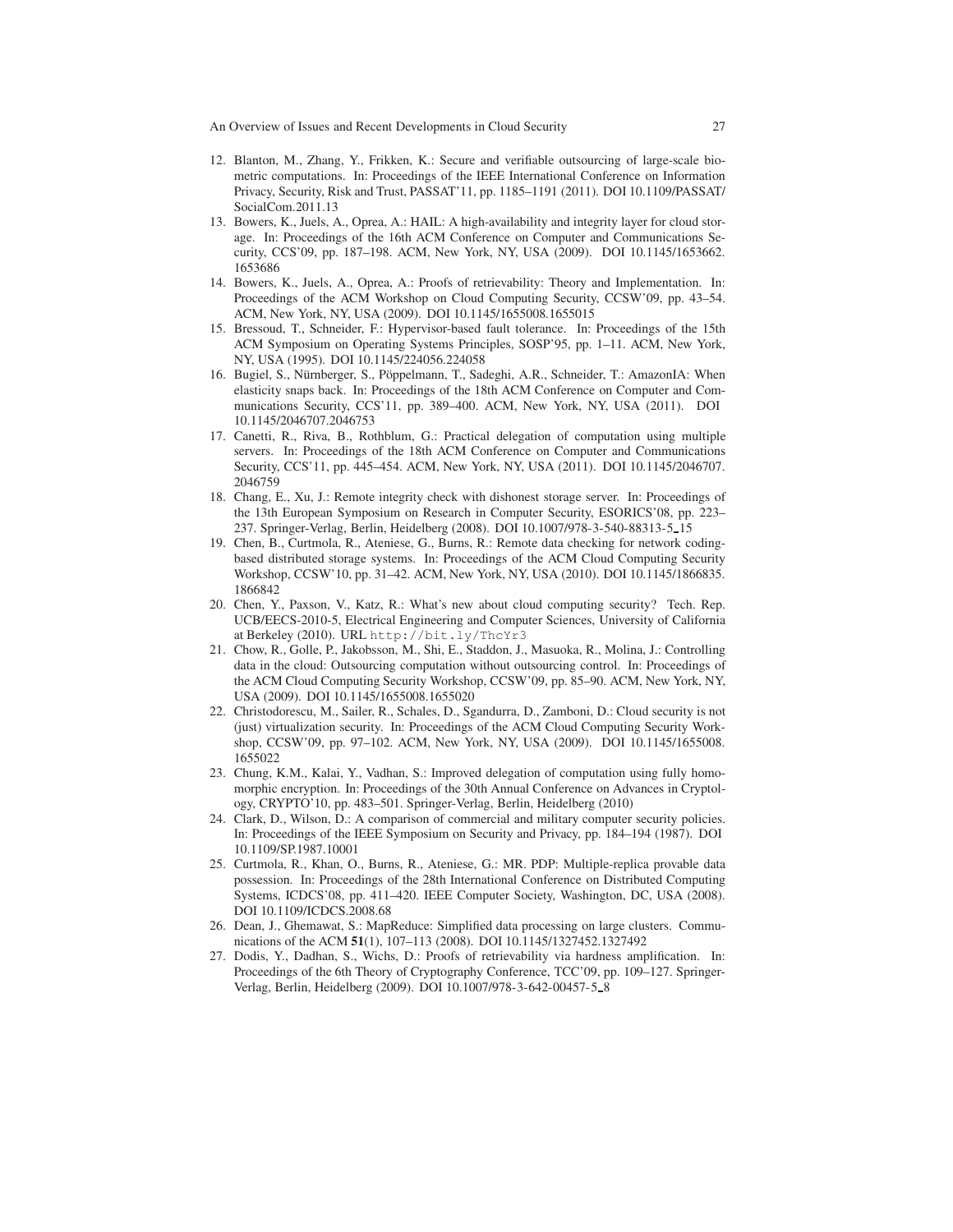- 28. Du, W., Goodrich, M.: Searching for high-value rare events with uncheatable grid computing. In: Proceedings of the 3rd International Conference on Applied Cryptography and Network Security, ACNS'05, pp. 122–137. Springer-Verlag, Berlin, Heidelberg (2005). DOI 10.1007/ 11496137 9
- 29. Erway, C., Kupcu, A., Papamanthou, C., Tamassia, R.: Dynamic provable data possession. In: Proceedings of the 16th ACM Conference on Computer and Communications Security, CCS '09, pp. 213–222. ACM, New York, NY, USA (2009). DOI 10.1145/1653662.1653688
- 30. Eucalyptus Systems, Inc.: Eucalyptus: Open source private and hybrid clouds. http:// www.eucalyptus.com/ (2012)
- 31. Garfinkel, T., Rosenblum, M.: A virtual machine introspection based architecture for intrusion detection. In: Proceedings of Network and Distributed Systems Security Symposium, NDSS'03, pp. 191–206 (2003)
- 32. Gennaro, R., Gentry, C., Parno, B.: Non-interactive verifiable computing: Outsourcing computation to untrusted workers. In: Proceedings of the 30th Annual Conference on Advances in Cryptology, CRYPTO'10, pp. 465–482. Springer-Verlag, Berlin, Heidelberg (2010)
- 33. Gens, F.: IT cloud services user survey, pt. 2: Top benefits & challenges. http://bit.ly/ oUCbY (2008)
- 34. Gentry, C.: Fully homomorphic encryption using ideal lattices. In: Proceedings of the 41st Annual ACM Symposium on Theory of Computing, STOC'09, pp. 169–178. ACM, New York, NY, USA (2009). DOI 10.1145/1536414.1536440
- 35. Golle, P., Mironov, I.: Uncheatable distributed computations. In: Proceedings of the 2001 Conference on Topics in Cryptology: The Cryptographer's Track at the RSA Conference, CT-RSA'01, pp. 425–440. Springer-Verlag, London, UK, UK (2001)
- 36. Golle, P., Stubblebine, S.: Secure distributed computing in a commercial environment. In: Proceedings of the 5th International Conference on Financial Cryptography, FC'01, pp. 289– 304. Springer-Verlag, London, UK, UK (2001)
- 37. Goodrich, M.: Pipelined algorithms to detect cheating in long-term grid computations. Theoretical Computer Science 408(2–3), 199–207 (2008). DOI 10.1016/j.tcs.2008.08.008
- 38. Gruschka, N., Iacono, L.: Vulnerable cloud: SOAP message security validation revisited. In: Proceedings of the IEEE International Conference on Web Services, ICWS'09, pp. 625–631. IEEE Computer Society, Washington, DC, USA (2009). DOI 10.1109/ICWS.2009.70
- 39. Haeberlen, A.: A case for the accountable cloud. ACM SIGOPS Operating System Review 44(2), 52–57 (2010). DOI 10.1145/1773912.1773926
- 40. Haeberlen, A., Aditya, P., Rodrigues, R., Druschel, R.: Accountable virtual machines. In: Proceedings of the 9th USENIX Conference on Operating Systems Design and Implementation, OSDI'10, pp. 119–134. USENIX Association, Berkeley, CA, USA (2010)
- 41. Haeberlen, A., Kouznetsov, P., Druschel, P.: PeerReview: Practical accountability for distributed systems. In: Proceedings of the 21st ACM SIGOPS Symposium on Operating Systems Principles, SOSP'07, pp. 175–188. ACM, New York, NY, USA (2007). DOI 10.1145/1294261.1294279
- 42. Hamlen, K., Kantarcioglu, M., Khan, L., Thuraisingham, B.: Security issues for cloud computing. International Journal of Information Security and Privacy (IJISP) 4(2), 36–48 (2010)
- 43. Heitzmann, A., Palazzi, B., Papamanthou, C., Tamassia, R.: Efficient integrity checking of untrusted network storage. In: Proceedings of the 4th ACM International Workshop on Storage Security and Survivability, StorageSS'08, pp. 43–54. ACM, New York, NY, USA (2008). DOI 10.1145/1456469.1456479
- 44. Ishai, Y., Kushilevitz, E., Ostrovsky, R.: Efficient arguments without short PCPs. In: Proceedings of the 22nd Annual IEEE Conference on Computational Complexity, CCC'07, pp. 278–291. IEEE Computer Society, Washington, DC, USA (2007). DOI 10.1109/CCC.2007.10
- 45. Jana, S., Shmatikov, V.: EVE: Verifying correct execution of cloud-hosted web applications. In: Proceedings of the 3rd USENIX Conference on Hot Topics in Cloud Computing, Hot-Cloud'11. USENIX Association, Berkeley, CA, USA (2010)
- 46. Jensen, M., Gruschka, N., Herkenhoner, R.: A survey of attacks on web services. Computer Science – Research and Development 24(4), 185–197 (2009)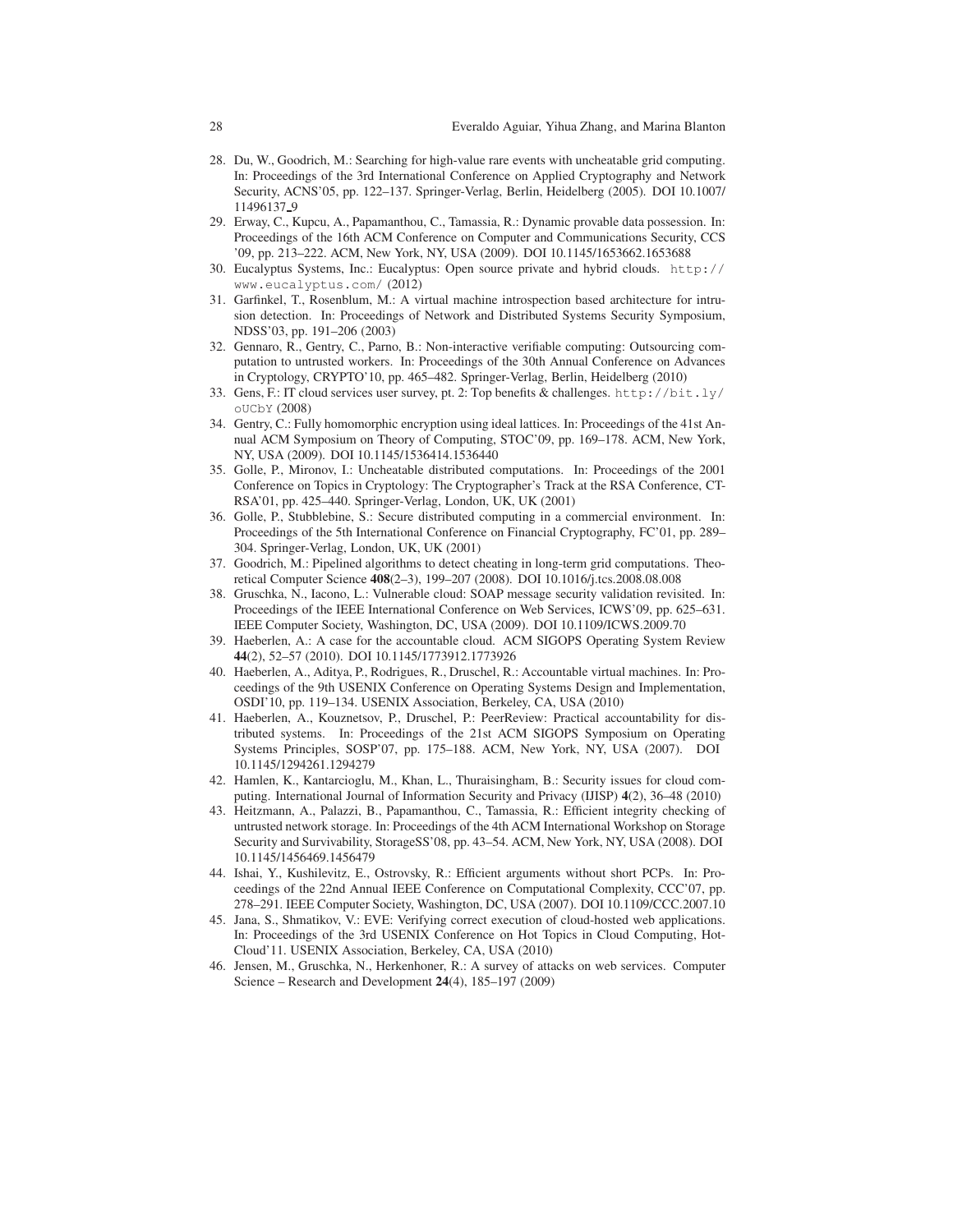An Overview of Issues and Recent Developments in Cloud Security 29

- 47. Jensen, M., Schwenk, J., Gruschka, N., Iacono, L.: On technical security issues in cloud computing. In: Proceedings of the IEEE International Conference on Cloud Computing, CLOUD'09, pp. 109–116. IEEE Computer Society, Washington, DC, USA (2009). DOI 10.1109/CLOUD.2009.60
- 48. Juels, A., Kaliski, B.: PORs: Proofs of retrievability for large files. In: Proceedings of the 14th ACM Conference on Computer and Communications Security, CCS'07, pp. 584–597. ACM, New York, NY, USA (2007). DOI 10.1145/1315245.1315317
- 49. Kandukuri, B., Paturi V, R., Rakshit, A.: Cloud security issues. In: Proceedings of the IEEE International Conference on Services Computing, SCC'09, pp. 517–520. IEEE Computer Society, Washington, DC, USA (2009). DOI 10.1109/SCC.2009.84
- 50. Karame, G., Strasser, M., Capkun, S.: Secure remote execution of sequential computations. In: Proceedings of the 11th International Conference on Information and Communications Security, ICICS'09, pp. 181–197. Springer-Verlag, Berlin, Heidelberg (2009). DOI 10.1007/ 978-3-642-11145-7 15
- 51. Kilian, J.: A note on efficient zero-knowledge proofs and arguments (extended abstract). In: Proceedings of the 24th Annual ACM Symposium on Theory of Computing, STOC'92, pp. 723–732. ACM, New York, NY, USA (1992). DOI 10.1145/129712.129782
- 52. Kilian, J.: Improved efficient arguments. In: Proceedings of the 15th Annual International Cryptology Conference on Advances in Cryptology, CRYPTO'95, pp. 311–324. Springer-Verlag, London, UK (1995)
- 53. Kim, H., Gil, J., Hwang, C., Yu, H., Joung, S.: Agent-based autonomous result verification mechanism in desktop grid systems. In: Proceedings of the International Workshop on Agents and Peer-to-Peer Computing, AP2PC'07, pp. 72–84. Springer-Verlag, Berlin, Heidelberg (2007). DOI 10.1007/978-3-642-11368-0 6
- 54. Ko, R., Jagadpramana, P., Mowbray, M., Pearsoni, S., Kirchberg, M., Liang, Q., Lee, B.: TrustCloud: A framework for accountability and trust in cloud computing. In: Proceedings of the IEEE World Congress on Services, SERVICES'11, pp. 584–588. IEEE Computer Society, Washington, DC, USA (2011). DOI 10.1109/SERVICES.2011.91
- 55. Kuhn, M., Schmid, S., Watterhofer, R.: Distributed asymmetric verification in computational grids. In: Proceedings of the IEEE International Symposium on Parallel and Distributed Processing, IPDPS'08, pp. 1–10 (2008). DOI 10.1109/IPDPS.2008.4536244
- 56. Liu, H.: A new form of DOS attack in a cloud and its avoidance mechanism. In: Proceedings of the ACM Cloud Computing Security Workshop, CCSW'10, pp. 65–76. ACM, New York, NY, USA (2010). DOI 10.1145/1866835.1866849
- 57. McIntosh, M., Austel, P.: XML signature element wrapping attacks and countermeasures. In: Proceedings of the Workshop on Secure Web Services, SWS'05, pp. 20–27. ACM, New York, NY, USA (2005). DOI 10.1145/1103022.1103026
- 58. Mell, P., Grance, T.: The NIST definition of cloud computing. National Institute of Standards and Technology (NIST) 53(6) (2009)
- 59. Papamanthou, C., Tamassia, R., Triandopoulos, N.: Optimal verification of operations on dynamic sets. In: Proceedings of the 31st Annual Conference on Advances in Cryptology, CRYPTO'11, pp. 91–110. Springer-Verlag, Berlin, Heidelberg (2011)
- 60. Pearson, S., Benameur, A.: Privacy, security and trust issues arising from cloud computing. In: Proceedings of the International Workshop on Cloud Privacy, Security, Risk, and Trust, CLOUDCOM'10, pp. 693–702. IEEE Computer Society, Washington, DC, USA (2010). DOI 10.1109/CloudCom.2010.66
- 61. Pfoh, J., Schneider, C., Eckert, C.: A formal model for virtual machine introspection. In: Proceedings of the 1st ACM Workshop on Virtual Machine Security, VMSec'09, pp. 1–10. ACM, New York, NY, USA (2009). DOI 10.1145/1655148.1655150
- 62. Popović, K., Hocenski, Z.: Cloud computing security issues and challenges. In: Proceedings of the 33rd International Convention on Information and Communication Technology, Electronics and Microelectronics, MIPRO'10, pp. 344–349 (2010)
- 63. Ristenpart, T., Tromer, E., Shacham, H., Savage, S.: Hey, you, get off of my cloud: Exploring information leakage in third-party compute clouds. In: Proceedings of the 16th ACM Con-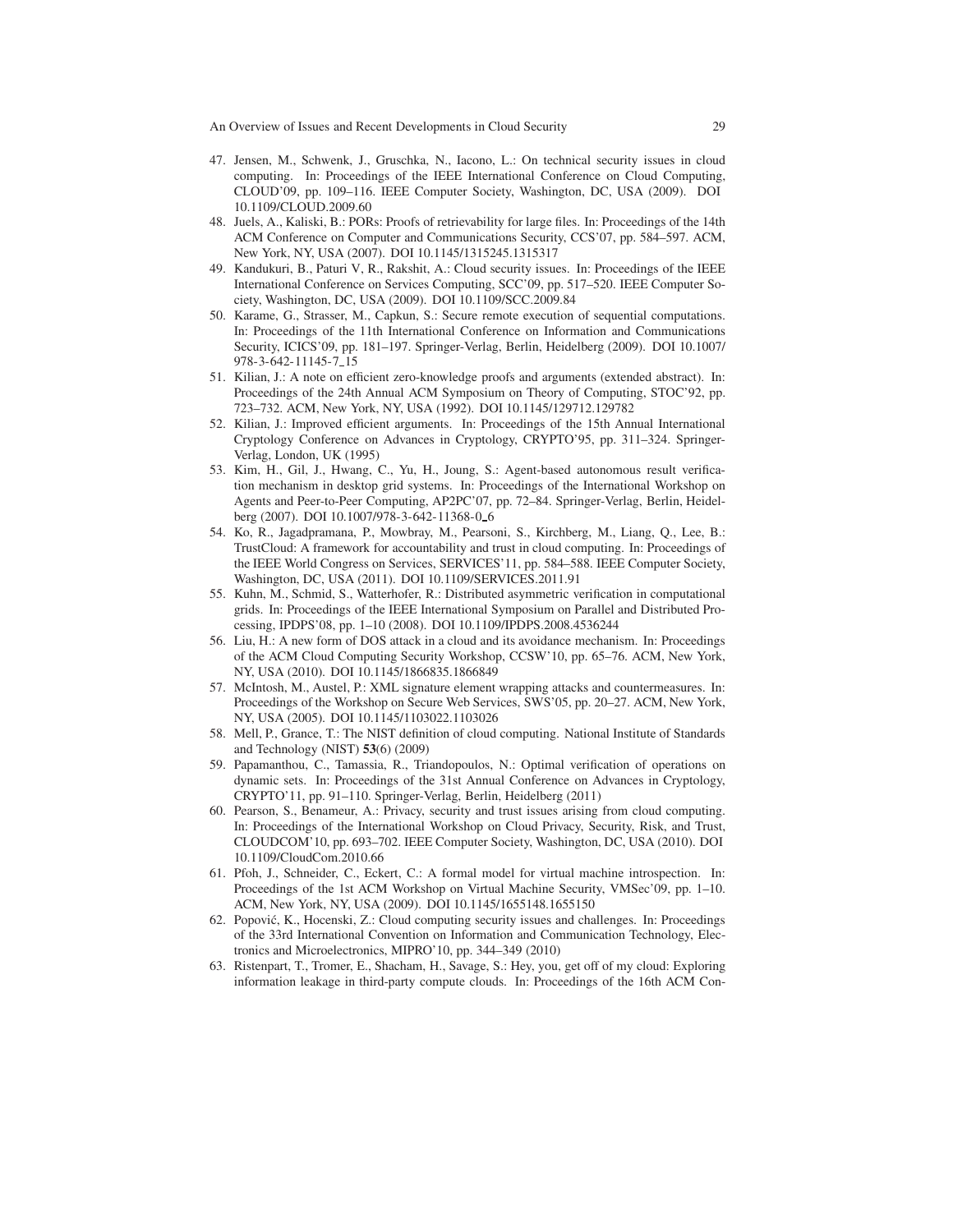ference on Computer and Communications Security, CCS'09, pp. 199–212. ACM, New York, NY, USA (2009). DOI 10.1145/1653662.1653687

- 64. Roy, I., Setty, S., Kilzer, A., Shmatikov, V., Witchel, E.: Airavat: Security and privacy for MapReduce. In: Proceedings of the 7th USENIX Conference on Networked Systems Design and Implementation, NSDI'10, pp. 297–312. USENIX Association, Berkeley, CA, USA (2010)
- 65. Schiffman, J., Moyer, T., Shal, C., Jaeger, T., McDaniel, P.: Justifying integrity using a virtual machine verifier. In: Proceedings of the Computer Security Applications Conference, ACSAC'09, pp. 83–92. IEEE Computer Society, Washington, DC, USA (2009). DOI 10.1109/ACSAC.2009.18
- 66. Sebe, F., Domingo-Ferrer, J., Martinez-Belleste, A., Deswarte, Y., Quisquater, J.J.: Efficient remote data possession checking in critical information infrastructures. IEEE Transactions on Knowledge and Data Engineering 20(8), 1034–1038 (2008). DOI 10.1109/TKDE.2007. 190647
- 67. Sekar, V., Maniatis, P.: Verifiable resource accounting for cloud computing services. In: Proceedings of the 3rd ACM Cloud Computing Security Workshop, CCSW'11, pp. 21–26. ACM, New York, NY, USA (2011). DOI 10.1145/2046660.2046666
- 68. Setty, S., McPherson, R., Blumberg, A., Walfish, M.: Making argument systems for outsourced computation practical (sometimes). In: Proceedings of the Network and Distributed Systems Security Symposium, NDSS'12 (2012)
- 69. Shacham, H., Waters, B.: Compact proofs of retrievability. In: Proceedings of the 14th International Conference on the Theory and Application of Cryptology and Information Security: Advances in Cryptology, ASIACRYPT '08, pp. 90–107. Springer-Verlag, Berlin, Heidelberg (2008). DOI 10.1007/978-3-540-89255-7 7
- 70. Somorovsky, J., Heiderich, M., Jensen, M., Schwenk, J., Gruschka, N., Iacono, L.: All your clouds are belong to us: Security analysis of cloud management interfaces. In: Proceedings of the ACM Cloud Computing Security Workshop, CCSW'11, pp. 3–14. ACM, New York, NY, USA (2011). DOI 10.1145/2046660.2046664
- 71. Stamm, S., Ramzan, Z., Jakobsson, M.: Drive-by pharming. In: Proceedings of the International Conference on Information and Communications Security, ICICS'07, pp. 495–506. Springer-Verlag, Berlin, Heidelberg (2007)
- 72. Symantec Corporation: 2011 state of cloud survey. http://bit.ly/naMLK3 (2011)
- 73. Szajda, D., Lawson, B., Owen, J.: Hardening functions for large scale distributed computations. In: Proceedings of the IEEE Symposium on Security and Privacy, SP'03, pp. 216–225. IEEE Computer Society, Washington, DC, USA (2003)
- 74. Szefer, J., Keller, E., Lee, R., Rexford, J.: Eliminating the hypervisor attack surface for a more secure cloud. In: Proceedings of the 18th ACM Conference on Computer and Communications Security, CCS'11, pp. 401–412. ACM, New York, NY, USA (2011). DOI 10.1145/2046707. 2046754
- 75. Vaquero, L., Rodero-Merino, L., Morn, D.: Locking the sky: A survey on IaaS cloud security. Computing 91(1), 93–118 (2011). DOI 10.1007/s00607-010-0140-x
- 76. Wang, C., Ren, K., Wang, J.: Secure and practical outsourcing of linear programming in cloud computing. In: Proceedings of the IEEE International Conference on Computer Communications, INFOCOM'11, pp. 820–828 (2011). DOI 10.1109/INFCOM.2011.5935305
- 77. Wang, C., Ren, K., Wang, J., Urs, K.: Harnessing the cloud for securely solving large-scale systems of linear equations. In: Proceedings of the 31st International Conference on Distributed Computing Systems, ICDCS'11, pp. 549–558. IEEE Computer Society, Washington, DC, USA (2011). DOI 10.1109/ICDCS.2011.41
- 78. Wang, C., Wang, Q., Ren, K., Lou, W.: Ensuring data storage security in cloud computing. In: Proceedings of the International Workshop on Quality of Service (2009). DOI 10.1109/ IWQoS.2009.5201385
- 79. Wang, C., Wang, Q., Ren, K., Lou, W.: Privacy-preserving public auditing for data storage security in cloud computing. In: Proceedings of the 29th IEEE International Conference on Computer Communications, INFOCOM'10, pp. 525–533. IEEE Press, Piscataway, NJ, USA (2010)